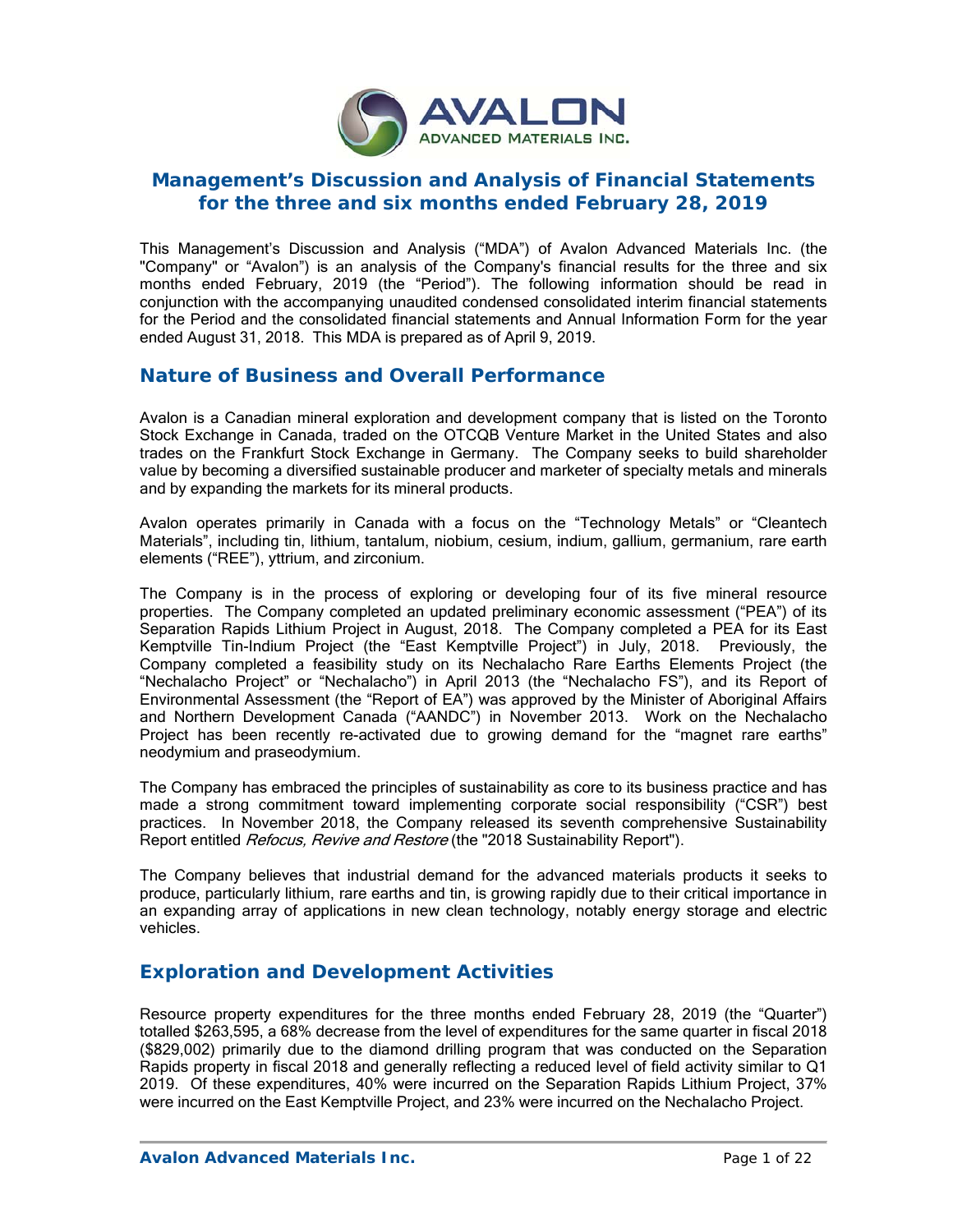No properties were abandoned or impairment losses recorded during the Quarter.

Resource property expenditures for the six months ended February 28, 2019 (the "Six Month Period") totaled \$613,359, a 48% decrease from the level of expenditures for the six months ended February 28, 2018 (\$1,174,730). Of these expenditures, 36% were incurred on the Separation Rapids Project, 40% were incurred on the East Kemptville Project, and 24% were incurred on Nechalacho. Expenditures on the Separation Rapids Project decreased to \$220,112 from \$939,382 in the same period in fiscal 2018, because of the diamond drilling program conducted in 2018. The expenditures on the East Kemptville Project increased to \$246,287 from \$190,590 in the prior period as a result of additional environmental studies performed during the Six Month Period and collection of a bulk sample from the Low Grade Stockpile on site. Expenditures on Nechalacho increased to \$143,345 from \$44,758 in the prior period due to the field program conducted in the fall of 2018 and geological resource modelling work on the T-Zone of the Nechalacho property during the Quarter. No properties were abandoned during the Six Month Period. An impairment loss of \$639,034 was recognized on the East-Kemptville Tin-Indium Project related to the costs incurred on three peripheral exploration licences which were not renewed during the Six Month Period.

## *Separation Rapids Lithium Project*

The Separation Rapids property consists of fifteen mineral claims and one mining lease covering a combined area of approximately 2,869 hectares (7,091 acres) in the Paterson Lake Area, Kenora Mining Division, Ontario, all of which are owned 100% by Avalon. The lease covers an area of 421.44 hectares over the area of the lithium pegmatite deposit and adjacent lands that may be used for mine development infrastructure. The deposit is a potential source of lithium minerals for use in the glass and ceramics industry and specialty composite materials as well as lithium compounds for the battery industry.

During fiscal 2018, the Company completed an updated PEA on a simplified business model that focuses on initial production of lithium mineral concentrates for the glass industry, with potential for future expansion into production of the battery materials lithium carbonate and/or lithium hydroxide. This smaller scale development model reduces capital expenditure requirements substantially from the original model completed in September 2016, while generating attractive returns and reducing overall business and permitting risk.

During the Quarter, the Company incurred \$106,027 (2018 - \$687,865) in exploration and development expenditures on the Separation Rapids Project. Approximately 30% of these were incurred on collection and shipping of ore samples for process testwork and testing by potential glass industry customers, 41% was spent on on-going environmental studies and permitting, and 22% on process testwork to produce a further 15kg of "Super Petalite" sample. In addition, approximately \$48,000 was expended on lithium market development work towards securing offtake agreements for the petalite products.

As previously disclosed, during the 2018 summer mapping program the Company discovered a new petalite-bearing pegmatite, named the Snowbank Pegmatite, on the contiguous Paterson Lake claims, approximately 4 kilometres northwest of the main Separation Rapids lithium deposit. These claims host three previously known pegmatite occurrences known as the Glitter, Wolf and Rattler of which the former showing is petalite-bearing. Snowbank was discovered in a large outcrop area east of these occurrences and along trend from the main Separation Rapids deposit. Like the main deposit, the lithium occurs primarily in the ore mineral petalite, which occurs as large crystals up to 15cm in diameter. Highlights include lithium values of 1.53% Li<sub>2</sub>O over 2.6m in channel 1A, 1.61% Li<sub>2</sub>O over 2.3m in channel 2B and 1.07% Li<sub>2</sub>O over 2.9 metres in channel 4A, grades that are comparable to the main deposit. The new find illustrates the potential for more petalite pegmatite discoveries in the Separation Rapids area.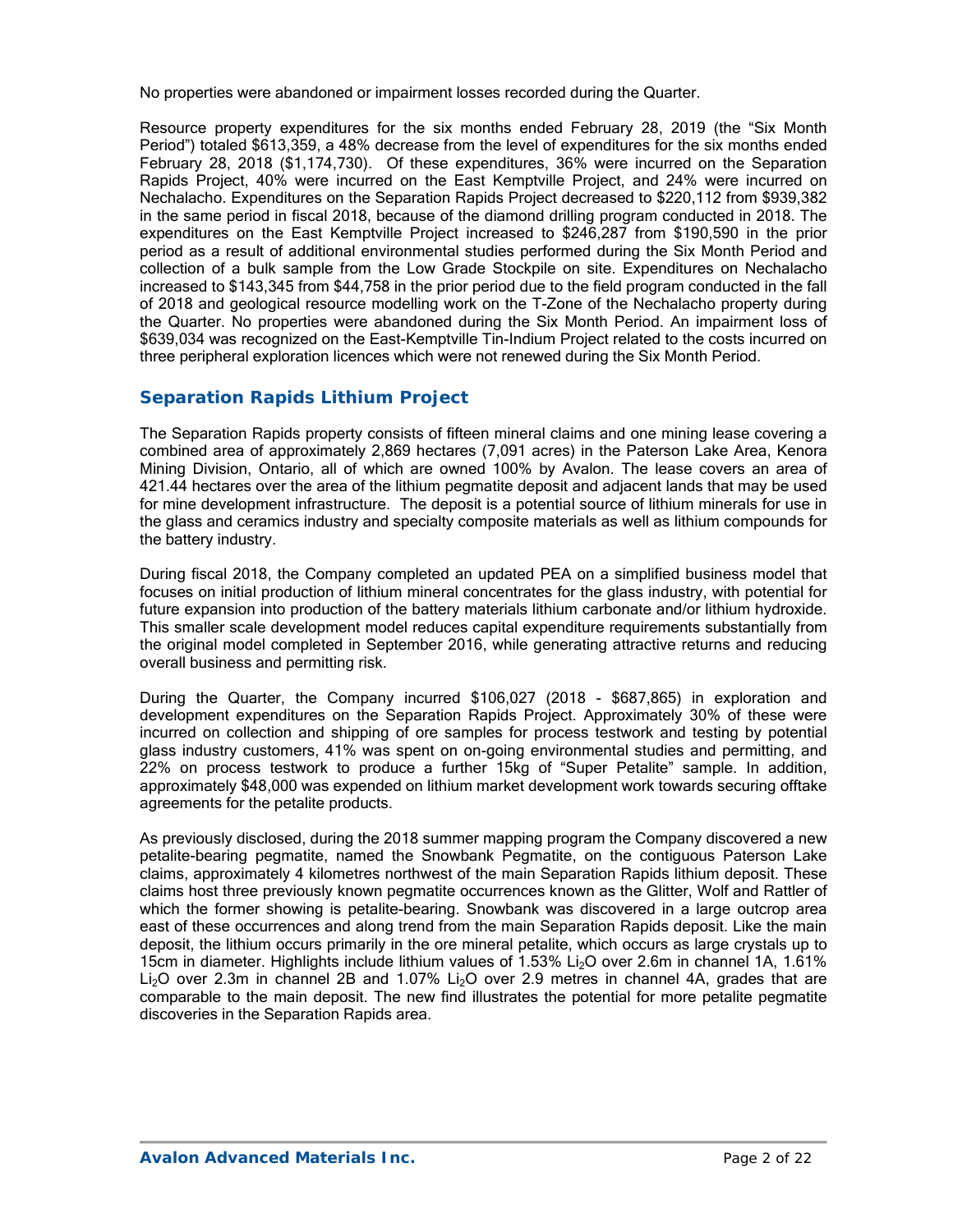### Lithium Markets

While lithium battery materials are getting most of the attention in the market and the media, demand for lithium in high strength glass products is also growing. Many existing and new high strength glass formulations for automotive, aircraft, cell phones, and video displays where durability and light weight are key, require lithium to achieve the desired properties. Avalon's new "Super Petalite" product is well-suited for this market. Global lithium prices are stabilizing with lithium carbonate reportedly averaging US\$12,200/tonne in late 2018, while spodumene concentrate prices (6% Li2O, FOB Australia) remain stable at approximately US\$875/tonne. In early 2019 the lithium prices are down a bit with new supplies of concentrate from Australia causing inventories to rise. Benchmark Minerals expects lithium hydroxide and carbonate prices to remain between US\$ 10,000 and US\$16,500 per tonne to 2020.

Numerous expressions of interest have been received from potential customers for the Company's lithium mineral products and discussions on off-take commitments with potential partners from Europe and China were accelerated during the Quarter following completion of the PEA. There has also been new interest from China, Japan and Brazil following reports of global petalite supply shortages during the Quarter. Accordingly, the Company is now developing a work plan with a potential new partner to extract up to a 5,000 tonne bulk sample of the petalite ore for pilot plant processing this summer. With demand for lithium growing rapidly and few advanced lithium projects ready to commence production, the Company is well-positioned to bring a new supply of lithium minerals to the market to serve priority customers, once project financing is in place.

#### Environmental Assessment and Community Engagement

Avalon is committed to developing the Separation Rapids Project based on modern CSR principles and reporting on its performance in its annual Sustainability Reports. These CSR principles include commitments to minimize environmental impacts, ensuring the health and safety of employees, creating benefits for local communities and providing full transparency in its social and environmental performance. The Company and the project are now well known in the local community.

The project is located in the traditional land use area of the Wabaseemoong Independent Nations ("WIN") for which they have stewardship under an agreement with the Province. The Company first signed an MOU with WIN in 1999 which was renewed when the project was re-activated in 2013. Avalon management has been keeping WIN leadership informed on project activities and remains committed to fulfilling its community consultation obligations and partnering with WIN on business opportunities and providing training for community members. The Company has also initiated dialogue with the Métis Nation of Ontario which holds Indigenous rights in the area. Engagement is ongoing with local Indigenous communities, regulators, and local government who continue to be supportive of the project.

Results of recent packer testwork confirmed initial expectations that the local rock has low hydraulic permeability, and thus a low risk of water inflow from the English River into the pit. Additional tests will be completed during Feasibility Study work planned for 2019-20 to confirm these initial results. Groundwater samples were also collected for analysis. A report received from environmental consultants, Knight Piesold, confirmed that historical environmental baseline data is comparable to the present site conditions and thus can be utilized for future permitting. This avoids repeating baseline data collection with consequent cost savings and reduced risk of delays.

The additional data collection also confirmed that there are no species at risk at site. Fisheries data collected will allow trade off studies in the next project phase in an effort to identify a more cost effective tailings management area. Much of this data will also be utilized for the design of a bulk sampling program and the associated permit applications in the near term. Alternate routes were evaluated for a hydro-electric power line to the site, and a scope of work was prepared for a detailed study of the selected route. Work to complete the power line route study will get underway once funding is available.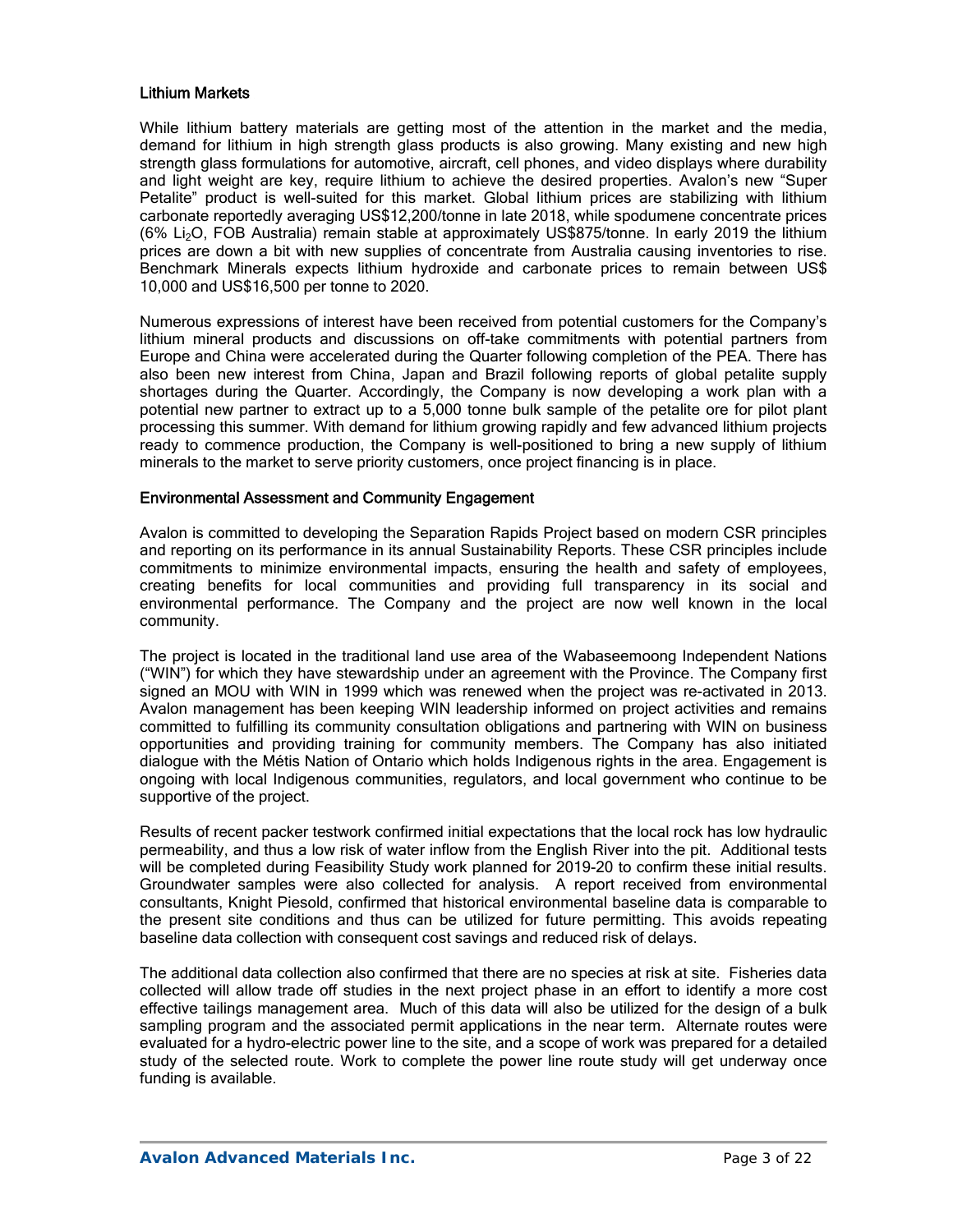### Future Work

The next step in the project's development is to proceed with a short pilot plant program on another bulk sample to finalize flowsheet parameters for engineering purposes including reagent recycling and water treatment processes, after which a bankable feasibility study can be completed. This work is expected to proceed in the Spring of 2019 subject to the completion of off-take or strategic partnership agreements and additional project financing being in place. Planning for this program was initiated subsequent to the end of the Quarter. Some additional drilling is also contemplated to bring more of the Inferred resources into the Measured and Indicated categories and collect more geotechnical data for pit design work. Initial exploration drilling on the new Snowbank pegmatite discovery and the Glitter pegmatite is also contemplated if funding is available. Environmental studies of the proposed power transmission line route will be initiated once funding is available. Permitting for the bulk sample was initiated subsequent to the end of the Quarter, along with a proposal for a multi-Ministry meeting and engagement on this proposed program.

Unless otherwise noted, the technical information on the Separation Rapids Lithium Project has been reviewed and approved by the Company's Senior Vice President, Metallurgy and Technology Development, Mr. David Marsh, FAusIMM (CP), or Dr. William Mercer, PhD, P.Geo. (Ontario), P. Geo. (NS), Vice President, Exploration, who are both Qualified Persons under NI 43-101.

### **Nechalacho Rare Earth Elements Project**

The Nechalacho Project is located at Thor Lake in the Mackenzie Mining District of the Northwest Territories ("NWT"), approximately 100 kilometres southeast of the city of Yellowknife. The property is now comprised of eight contiguous mining leases totalling 14,229 acres (5,786 hectares), after three mining claims totalling 332 hectares on the southwest side of the original five leases were converted to mining leases. The original five leases are subject to one independently owned 2.5% Net Smelter Returns ("NSR") royalty agreement. Avalon has the contractual right to buy out this royalty on the basis of a fixed formula, which is currently approximately \$1.5 million and which will increase at a rate equal to the Canadian prime rate until the royalty is bought out.

The property is situated in an area referred to as the Akaitcho Territory, an area which is subject to comprehensive land claim negotiations between the Government of Canada and the Treaty 8 Tribal Corporation, which consists of the Yellowknives Dene First Nation ("YKDFN"), the Deninu K'ue First Nation ("DKFN") and the Lutsel K'e Dene First Nation ("LKDFN"). The Company has signed an Accommodation Agreement with the DKFN. The Company also recognizes that the Tłįcho First Nation ("TFN") has a settled land claim with the Government of Canada which provides for certain harvesting rights in the area of the Nechalacho site. The general area around the Nechalacho site is subject to Indigenous rights asserted by two Métis organizations: the NWT Métis Nation ("NWTMN") and the North Slave Métis Alliance ("NSMA"). During 2014, Avalon concluded a Participation Agreement with the NWTMN and commenced discussions with the NSMA.

With the re-activation of the project in 2018, Avalon has confirmed that its exploration permitting allows for additional study at the T-Zone and historical areas, including partial dewatering of the adit for obtaining a bulk sample for testing. It also includes approval for the extension of the airstrip, road and plant site construction which can utilize any inert waste rock produced during exploration and development and potential future small scale mining activities. This has the environmental and cost benefits of avoiding the need for additional quarry development.

The Company and a private Australian company, Cheetah Resources Pty Ltd. ("Cheetah"), signed a binding terms sheet during the Quarter, under which Cheetah will acquire ownership of the near surface resources in the T-Zone and Tardiff Zones of the property for a total cash consideration of \$5 million while the Company will retain ownership of the resources in the Basal Zone that was the subject of the 2013 Feasibility Study. Avalon will continue to assist Cheetah in managing work programs on the property and retain a 3% NSR royalty.

A site visit with Cheetah management was carried out during the Quarter along with meetings with NWT government officials and local Indigenous community leadership as part of Cheetah's due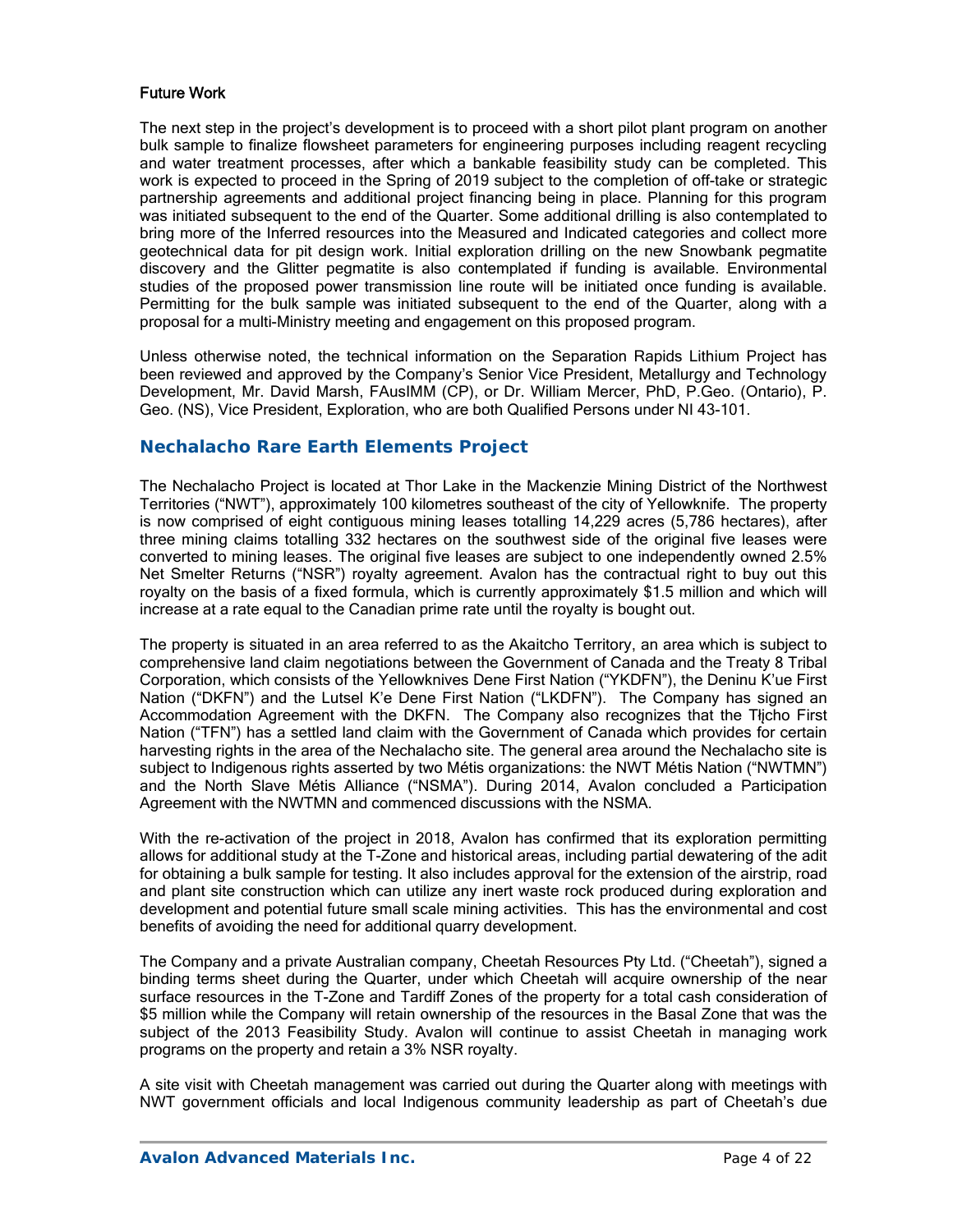diligence process and the formal agreement is expected to be completed during the quarter ending May 31, 2019.

The Company is currently participating in an independent scoping study, supported in part by the Territorial Government, on the East Arm-Yellowknife Road and hydro infrastructure corridor in order to provide clean power, year-round access to site and greatly simplified project logistics. It would also provide significant capital and operating cost savings to Nechalacho, improved access for isolated northern communities such as Lutsel K'e and open the region for a wide variety of economic development opportunities. This is also driven in part by Federal government initiatives to reduce greenhouse gas emissions by replacing diesel power generation in Yellowknife with clean hydro power. Avalon has been participating in advocacy efforts to secure Federal government funding for road and power line development.

Expenditures during the Quarter totalled \$60,634 (2018 - \$27,347), which were incurred primarily on geological resource modelling work on the T-Zone and mining lease payments.

### Rare Earth Markets

Interest in rare earth projects outside China (including Avalon's) has re-surfaced recently following the US National Defense Authorization Act banning the purchase of rare earths and rare earth magnets from China for the US Department of Defense. In addition, the Malaysian government has suggested that Lynas Corporation's operating permit for its Rare Earth Separation Plant and Refinery which expires in September 2019 may not be renewed unless Lynas properly disposes of 450,000mt of U and Th containing waste at the plant site in Malaysia. This new development coupled with the ongoing US trade dispute with China has created considerable new supply chain uncertainty for these critical materials.

Rare earth magnets remain vital to many clean technology applications requiring high efficiency, lightweight electric motors and generators. This includes motors for electric vehicles, which can require 5-10kg of rare earth magnets per vehicle. The growing market for electric vehicles, especially in China, has created new demand for these high strength magnets, resulting in rising prices for neodymium (US\$47/kg FOB China in early October 2018) and praseodymium (US\$59/kg FOB China) according to Asian Metal with prices reportedly remaining in this range into the new year. The world still largely relies on China for rare earth supply, yet China reportedly has become a net importer of neodymium-praseodymium concentrates.

### Recent Work and Future Development Plans

Avalon and Cheetah are now investigating the possibility for Cheetah to initiate development at Nechalacho in the near term as a small-scale producer of Neodymium-Praseodymium ("Nd-Pr") rich concentrates from near surface resources in the T-Zone. A low-cost mining, crushing and oresorting operation is contemplated that has significant advantages over the already-approved Basal Zone Project development plan both from a cost and an environmental footprint standpoint. The barren waste rock generated from the ore-sorting process (being environmentally benign) would negate the need for the originally proposed aggregate quarry for site development and the process flowsheet would not involve extensive use of water or other chemical reagents.

Avalon completed a field program in September 2018 to conduct additional sampling in the area of the T-Zone and Tardiff Zones to collect more analytical data on the Nd-Pr rich bastnaesite mineralization. Additional samples of the bastnaesite mineralization were also collected for initial ore-sorting process testwork initiated during the Quarter. The Company acknowledges the contribution towards the partial financing of the program from the Government of the NWT Mineral Incentive Program.

Following the receipt of the new Exploration Type B Land Use Permit in June, that will remain valid until June 2023, Avalon also received approval for the extension of its existing Land Use Permit and Water License for the first year of site preparation and preliminary low impact construction activities. These are valid until April 2021 and May 2021 respectively. Ongoing engagement with local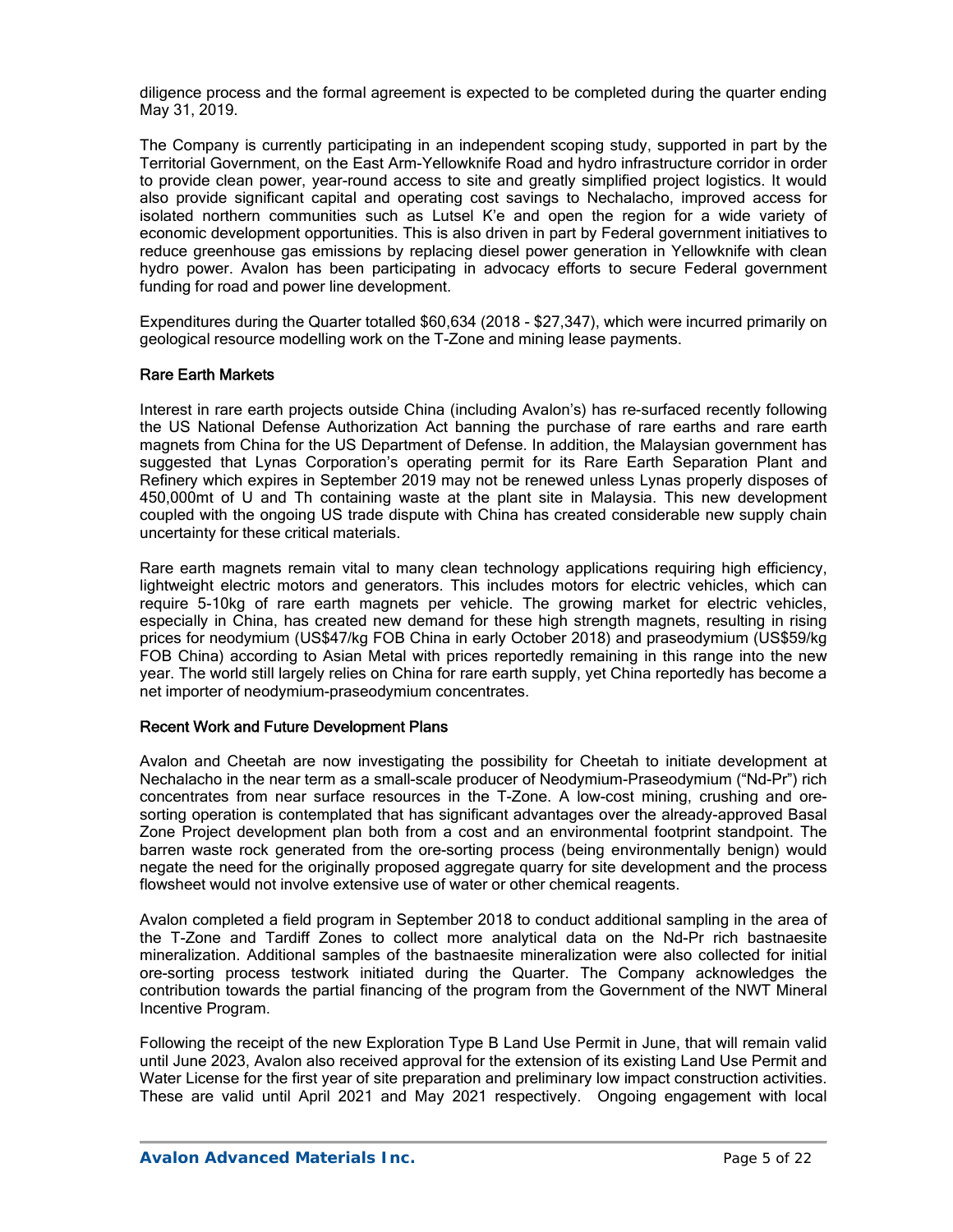Indigenous communities was also completed with no concerns identified. Site waste rock materials were collected for future testing to confirm that this material is environmentally inert, similar to other previously tested waste rock at the site, with additional testing of ore and ore-sorting rejects planned following the production of samples during metallurgical testing.

A work plan is now being developed for 2019 in collaboration with Cheetah with the overall objective of getting the T-Zone ready for initial small-scale production of bastnaesite concentrates in late 2020. This work program, which will be initiated after the purchase and sale transaction with Cheetah is completed, is expected to include:

- confirming Nd-Pr resources in the F-Subzone of the North T deposit and preparing a feasibility study on the small-scale development model focused on Nd-Pr (bastnaesite) concentrate production using ore-sorting technology;
- a confirmation drilling program on the F-Subzone with the objective of filling in gaps in the drilling database to finalize the resource model for initial development;
- re-sampling existing drill core from 1980s drilling for complete rare earth analysis using modern analytical techniques
- investigating neodymium, praseodymium, dysprosium (the other 'magnet rare earth') and lithium potential in the North T and S Zone deposits;
- Bench scale ore-sorting tests on bastnaesite rich F-Subzone rock (now in progress) to be followed by a larger scale test once the results of bench scale work are available.
- Initial laboratory testwork to define an appropriate leaching process to efficiently extract the rare earths from the bastnaesite concentrate
- Completing the permitting process and community engagement toward identifying local Indigenous business partners.

Unless otherwise noted, the technical information on the Nechalacho Project has been reviewed and approved either by the Company's Senior Vice President Metallurgy and Technology Development, Mr. David Marsh, FAusIMM (CP), or Dr. William Mercer, PhD, P.Geo. (Ontario), P. Geo. (NWT), Vice President, Exploration, who are both Qualified Persons under NI 43-101.

## *East Kemptville Tin-Indium Project*

The 100% owned East Kemptville Tin-Indium Project is located 55km northeast of Yarmouth, Nova Scotia, Canada. The property consists of a Special Licence (soon to be converted to a Mineral Lease) plus one additional exploration licence covering approximately 6,000 acres in aggregate. East Kemptville was an operating tin mine from 1985-1992 and was North America's only large primary tin producer, before closing prematurely in 1992 due to a collapse in tin prices. Increasing global demand for tin and tightening supplies have resulted in strengthening tin prices, creating an opportunity for Avalon to consider re-developing East Kemptville.

Avalon is presently in the process of securing full tenure to the site under a Mineral Lease to put the Company in a position to re-start production at a small scale, utilizing the existing stockpile resources for initial feed to a gravity concentrator, supplemented by accessing near-surface higher grade tin resources. The present model will remediate the existing environmental liability and ultimately result in the full rehabilitation of the site. During fiscal 2018 the Company completed a PEA based on this new re-development model that indicated positive economics.

During the Quarter, the Company continued preparing the application for the Mineral Lease which was largely completed and submitted in December. As a result of regulatory changes to the Mining Act, some minor additional work is ongoing to meet new requirements for the closure plan. Submission of the Closure Plan is scheduled for mid-2019, including an external review and certification. Once received, the Mineral Lease will allow Avalon to proceed with site development once final feasibility study work is completed and project financing is in place. Environmental work was completed to allow the finalization of the Environmental Impact Assessment (referred to as a Project Designation in Nova Scotia) and the Crown Land Lease Transfer. These processes are anticipated to take approximately 4-6 months once submitted and therefore should be completed in mid 2019. This will include the environmental benefits of the ongoing ore-sorting test work. Once all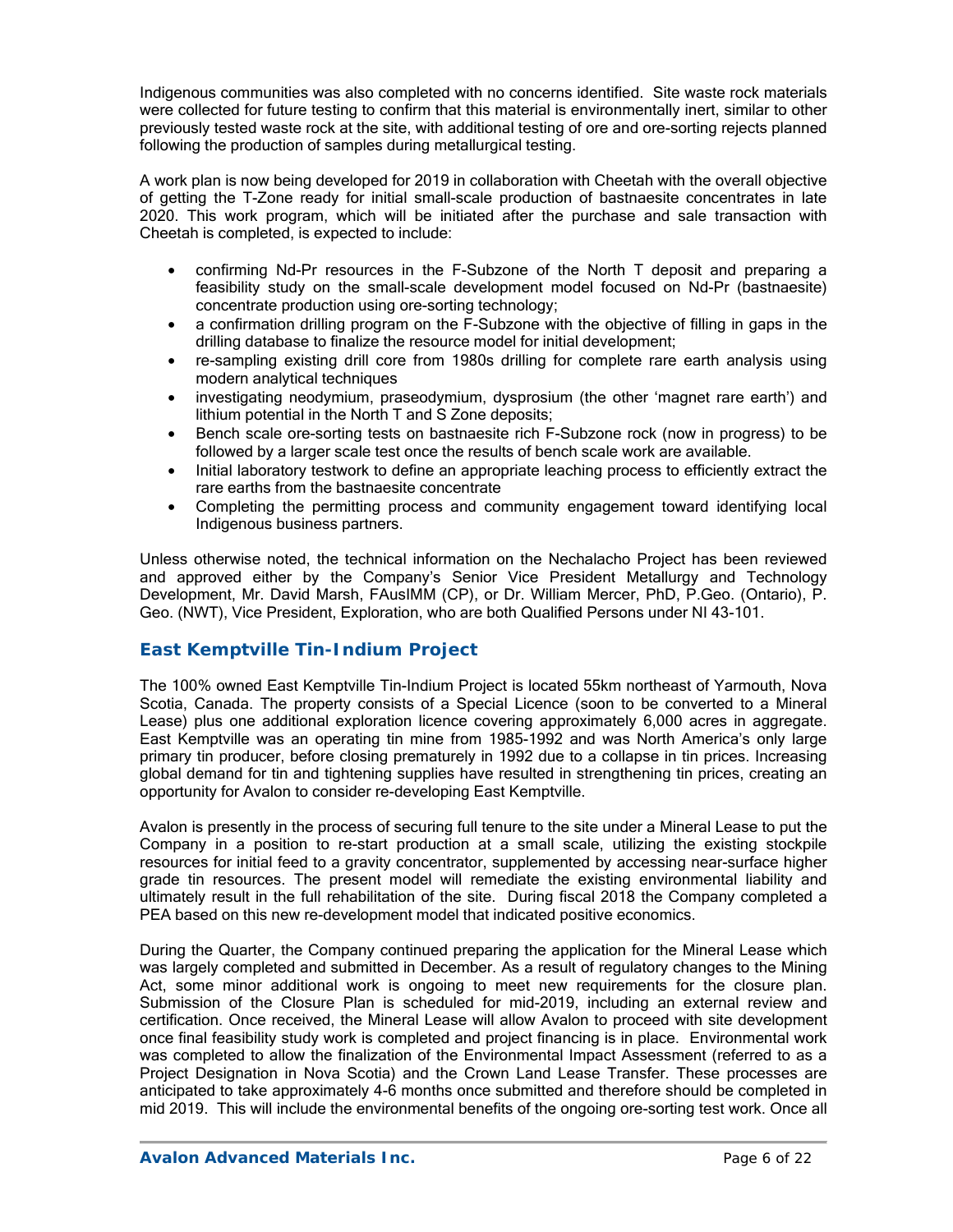approvals are in place, financing is secured and feasibility work completed, the operation could be brought to initial production in 12-16 months, potentially by the fall of 2020.

The Company incurred \$96,934 (2018 - \$113,790) in expenditures during the Quarter on the East Kemptville Project, approximately 39% of the expenditures were incurred on environmental studies and permitting, 54% was spent on resource modelling of the stockpile and bulk sampling of the stockpile, with the balance incurred primarily on community engagement.

### Project Development Update

As disclosed in the Company's news release dated September 17, 2018 the Company received further encouraging results from an ore-sorting testwork program conducted on small samples of East Kemptville tin mineralization. These results provide further encouragement that ore-sorting technology can be successfully implemented at East Kemptville to reduce both the capital and operating costs estimated for the 2018 PEA, and to reduce the volume of tailings generated from the proposed operation.

Sensor-based ore-sorting ("SBS") is an emerging technology seeing increasing application in the mining industry. It involves the scanning of individual rock particles on a conveyor using various types of available sensor technologies. Depending on the chemical, mineralogical or physical characteristics, the particles of value are individually identified and separated from the "rejects" by applying either a mechanical, hydraulic or, in the case of East Kemptville, a pneumatic process.

The successful application of an ore-sorting process offers a number of potential benefits through the rejection of low or non-mineralized waste rock before it is fed into the processing plant. This can lead to a significant reduction in the size of the plant, along with attendant reductions in both capital and operating costs. It may also allow for the economic processing of low grade feed materials that would otherwise be un-economic to treat and the associated overall higher density waste products increases the capacity of waste management areas.

The recent work was conducted by Cronimet Mining Processing SA (Pty) Ltd ("CMPSA"), who are providing technical and metallurgical services to Avalon in relation to the East Kemptville Project. CMPSA has also expressed interest in partnering with Avalon on the development of the project.

As a result of the success of bench-scale ore-sorting testwork, the decision was taken to collect a bulk sample for large scale testwork. In January, 40 tonnes of typical Low Grade Stockpile rock was extracted. The sample was collected using a locally contracted excavator and crew, from eleven pits in the stockpile, with a typical excavation depth of 5 metres. Twenty-seven tonnes are in the process of being shipped to Europe for a pilot-scale test of ore-sorting technology on the tin mineralization. The remaining sample, comprising thirteen tonnes, will be retained near the site for future testwork.

During the bulk sampling program, some smaller samples were collected at various depths within the stockpile that will enable upgrading of the resource category for the stockpile. The analytical results from these samples are pending.

In addition to extensive engagement during the year with NGOs, political and business leaders, engagement continued to accelerate with the Acadia First Nation ("AFN") during the Quarter. Regular meetings have been scheduled with AFN leadership to discuss business opportunities. During the Quarter, a meeting was held with the Benefits Committee of the KMKNO (Provincial Mi'kmaq) Assembly toward concluding an IBA type agreement and to initiate their input into the permitting process. The responsibility for the IBA was subsequently transferred to the local AFN, which will simplify and improve this process. The AFN continue to be supportive of the Company's development plans for the East Kemptville site.

The ore-sorting testwork, combined with a confirmation drilling program on the stockpile, will be utilized to finalize the small-scale site re-development model to the feasibility level of confidence. On permitting, in addition to the Mining Lease and Crown Land Lease transfer, work will also be initiated on the required Industrial Approval.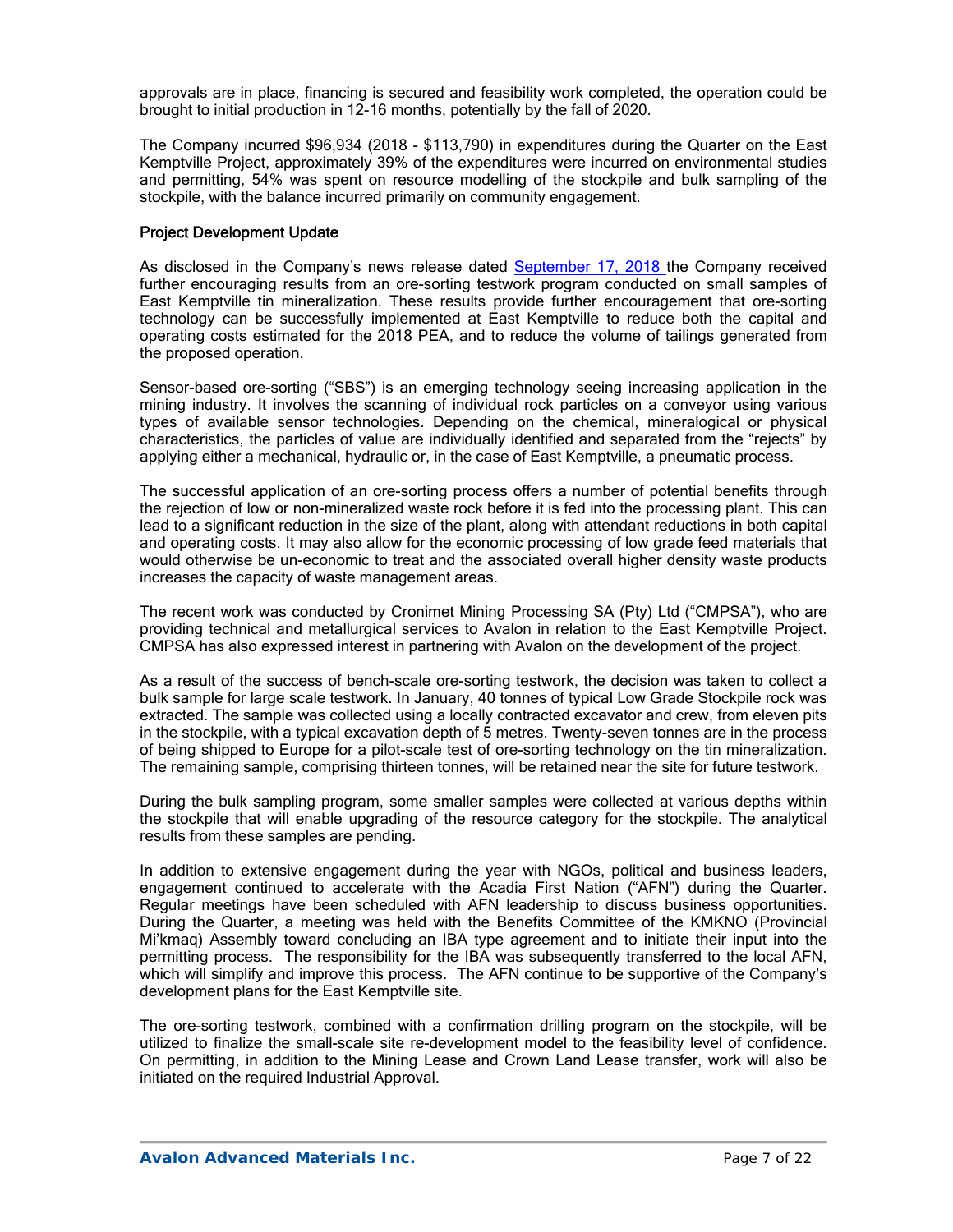Unless otherwise noted, the technical information on the East Kemptville Tin-Indium Project has been reviewed and approved either by the Company's Senior Vice President Metallurgy and Technology Development, Mr. David Marsh, FAusIMM (CP), or Dr. William Mercer, PhD, P.Geo. (Ontario), P. Geo. (NS), Vice President, Exploration, who are both Qualified Persons under NI 43- 101.

## *Lilypad Cesium Project*

The Lilypad Cesium Project consists of 166 new claim units, totalling slightly over 3,200 ha, covering a field of lithium, tantalum and cesium mineralized pegmatites, and located 150 kilometres northeast of Pickle Lake, Ontario. The claims were staked by the Company between January 1999 and October 2000 and are 100% owned by the Company with no underlying royalties. Previous owners of the property drilled some 50 shallow drill holes and Avalon completed 32 drill holes totaling 4,781 metres in 2000 and 2001 in a program focused primarily on tantalum potential that produced encouraging initial results including the discovery of significant cesium mineralization as the ore mineral pollucite.

The project has been inactive since 2002 awaiting a recovery in tantalum prices or new demand for cesium minerals. Two developments in 2018 have encouraged Avalon to resume exploration at the property. Firstly, development plans for the Ring of Fire area, north of the property, increase the probability of new road access being developed into the area in the near future. Secondly, because of recent increasing market interest in both lithium and cesium, a field program is justified primarily to further investigate the cesium potential of the property due to a global supply shortage. During the Quarter, Cabot Corp. announced the sale of its Specialty Fluids division (owner of the polluciteproducing Tanco Mine in Manitoba) to Sinomine, a large Chinese mining and chemical company with a division focused on rare metals supply. This news suggests that an opportunity may now exist to create a new pollucite supply chain to serve cesium markets outside China.

Renewed exploration work now planned for summer 2019, subject to financing being available, will comprise geological mapping and geochemical sampling to better understand cesium distribution, identify new drill targets and to obtain samples suitable for metallurgical testwork. The 2000 and 2001 work program recognized exceptional cesium potential over a broad area on the property with drill intercepts assaying up to 6.205% Cs<sub>2</sub>O over 1.70 metres in one mineralized dyke known as the Pollucite Dyke.

The project is located in the traditional territory of the Eabametoong First Nation. The Company has re-started discussions with community members on opportunities for collaboration.

# *Other Projects*

The Company did not complete any work on any of its other projects during the Quarter.

# **Corporate Social Responsibility**

In November 2018, the Company released its 2018 Sustainability Report, which is available for download on the Company's website at: http://www.avalonAM.com

The 2018 Sustainability Report was prepared in accordance with the streamlined October 2016 Global Reporting Standards. The 2018 Sustainability Report incorporates a self-assessment of Fiscal 2018 performance and sets targets for 2019 against the applicable Mining Association of Canada "Toward Sustainable Mining" indicators.

During the Quarter the Company received a PDAC-AME "Safe Day Everyday Bronze Award" for zero lost time incidents during the 2017 field season. In addition, the Company was recognized as one of six companies that has reported to the annual safety survey for more than ten consecutive years, with Avalon reporting for 12 years.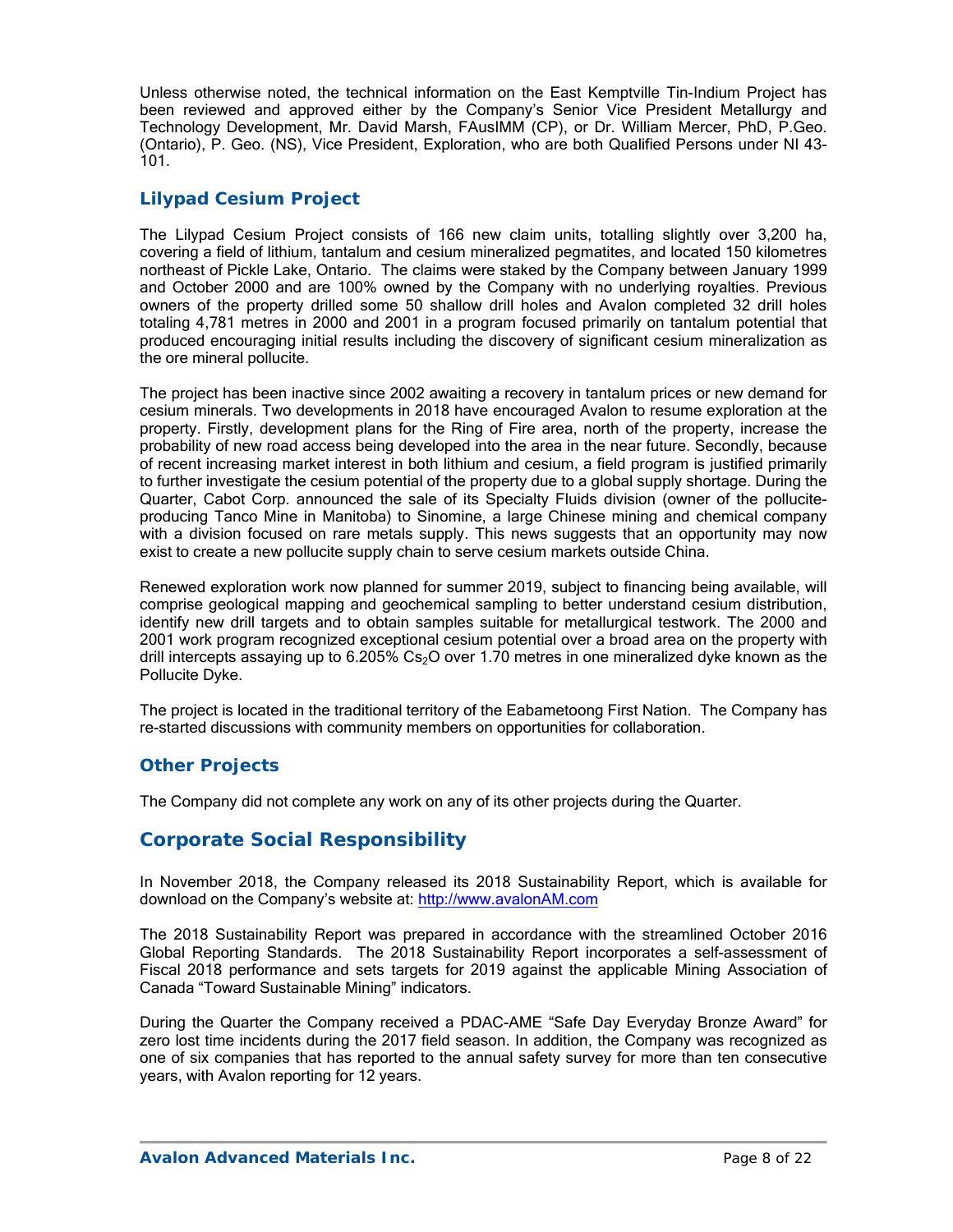In addition to the Company's safety performance, the report includes many other accomplishments such as energy efficiency initiatives, community outreach, and metallurgical process improvements that contribute to improved environmental performance. Avalon is committed to working closely with its Indigenous partners to create lasting economic and social benefits in the communities. In addition to its partners in the NWT, dialogue is ongoing with the Acadia First Nation in Nova Scotia as it relates to the East Kemptville Project and with Wabaseemoong Independent Nations ("WIN") and Métis Nation of Ontario with respect to the Separation Rapids Lithium Project, and was recently initiated with the Eabametoong First Nation for the Lilypad Cesium Project.

To provide independent advice as to the efficacy of the Company's CSR work, the Company maintains an independent Sustainability Advisory Committee ("SAC") that meets intermittently to review all of the Company's sustainability-oriented work at all its projects. Recently, meetings have been infrequent due to the low level of current development activity although the members were all invited to review and comment on the 2018 report. In recognition of its sustainability efforts, Avalon has once again placed among Corporate Knights' 2018 Future 40 Responsible Corporate Leaders in Canada from a shortlist of eligible small and mid-size organizations.

The methodology for the 2018 Future 40 Responsible Corporate Leaders in Canada ranking is based on 16 key performance indicators covering resource, employee and financial management. The full methodology for this year's ranking is available from Corporate Knights here: http://www.corporateknights.com/reports/future-40/2018-future-40-methodology-15085128/. Private or publicly-listed companies headquartered in Canada with revenue of under \$1 billion and evidence of ESG reporting are eligible. Ranking is based on publicly-disclosed data, verified by the companies prior to project completion. In addition to this recognition, Avalon's sustainability leadership has been recognized on other ways including the adoption and use by the Prospectors and Developers Association of Canada, of Avalon's GHG measurement and reporting system.

The full ranking can be viewed in *Corporate Knights Magazine*'s Spring 2018 issue or online at www.corporateknights.com/reports/2018-future-40/2018-future-40-results-15241106/.

The Company's focus is on materials that enable clean technology, including solar and wind power. In order to do this sustainably, Avalon designs its operations to minimize environmental impacts and greenhouse gas emissions, while planning for rehabilitation and productive use of the land post closure. The Company also now applies a staged-development approach to its cleantech materials projects, which involves starting production at a modest scale, to minimize project footprint and potential risks to environment, while also reducing operating costs, investment risk and creating opportunities for its Indigenous business partners.

The Company continues to be recognized as a leader in advocating for equity participation by Indigenous business in mineral development. Avalon's CEO, Don Bubar, was recently recognized with the 2019 PDAC Distinguished Service Award for his work with PDAC in establishing its Aboriginal Affairs Committee in 2004 and success in advancing its mission toward increased Indigenous participation in the mineral industry and increased co-operation between companies and Indigenous communities.

## **Administration and Other**

Corporate and Administrative expenses totalled \$600,088 during the Quarter, a 4% decrease from the amount incurred in the same quarter in Fiscal 2018 (\$625,265). The main areas of decreased operating expenses for the Quarter were expenses on public and investor relations and shareholders' communications and filing fees, which were partly offset by the increase on salaries and benefits.

Expenses on public and investor relations for the Quarter decreased by \$41,840 (63%) to \$24,698 compared to \$66,538 for the same quarter in fiscal 2018. The decrease is primarily related to the reduced amount of work provided by consultants with respect to investor relations activities in the US and in Europe. The Company also participated in fewer capital and investment conferences during the Quarter compared to the same quarter in Fiscal 2018. During the Quarter, regular calls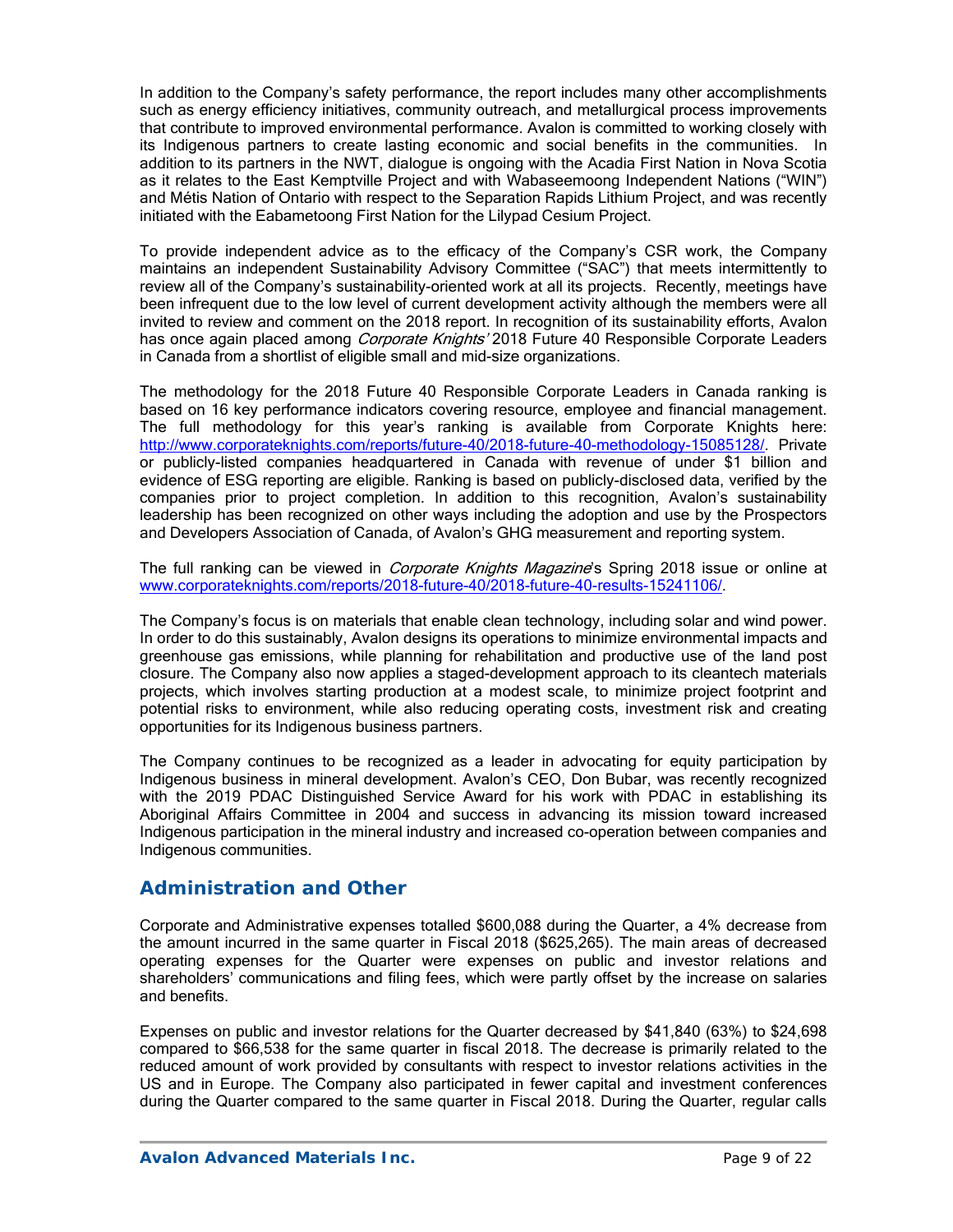with European and US investors continued along with one roadshow in London and attendance at select investment conferences notably PDAC 2019.

Shareholders' communications and filing fees for the Quarter decreased by approximately 20% to \$65,334 compared to \$81,841 for the same quarter in fiscal 2018. This decrease is primarily related to the cost savings realized by printing its 2019 AGM proxy materials in black and white instead of color and by delivering the AGM proxy materials electronically to all eligible shareholders in the U.S.

Salaries and benefits for the Quarter increased by approximately 18% to \$353,369 compared to \$299,733 for the same quarter in fiscal 2018. The increase in salaries and benefits was primarily related to the increase in the provision for accrued vacation days.

Share based compensation decreased to \$19,173 for the Quarter compared to \$39,670 for the same quarter in fiscal 2018. This decrease is primarily related to the decrease in the estimated fair values of options earned during the Quarter compared to the same quarter in fiscal 2018.

For the Six Month Period, corporate and administrative expenses totalled \$1,280,875 compared to \$1,343,497 for the same period in fiscal 2018. The main areas of decreased operating expenses for the Six Month Period were marketing and sales related expenses, insurance and shareholders' communications and filing fees, which were partly offset by the slight increase in salaries and benefits. Expenses on other functional areas were at about the same level as for the comparative period in fiscal 2018.

Marketing and sales related expenses decreased by \$22,243 (64%) to \$12,514 during the Six Month Period compared to the same period in fiscal 2018, which primarily related to the decrease in travel for meetings with potential customers.

Insurance expenses decreased by \$19,764 (30%) to \$45,570 during the Six Month Period compared to the same period in fiscal 2018, which primarily related to the reduction in premium for the Company's directors' and officers' liability insurance policy.

Consistent with the Quarter and for similar reasons, salaries and benefits for the Six Month Period increased by approximately 3% to \$701,254, compared to the same period in fiscal 2018.

The Company recognized a financing transaction cost expense of \$177,503 during the Six Month Period relating to the issuance of the convertible note payable issued on November 30, 2018, and the financing transaction cost expense of \$467,565 recognized during the same period in fiscal 2018 was related to the issuance of 300 B1 Preferred Shares at a price of \$5,000 per share for gross proceeds of \$1,500,000 in January 2018.

Stock-based compensation decreased to \$45,278 from \$78,448 during the Six Month Period compared to the same period in fiscal 2018. This decrease is primarily related to the decrease in the estimated fair values of options earned during the Six Month Period compared to the same period in fiscal 2018.

On February 28, 2019, the fair values of the Company's outstanding derivative liabilities (which included the warrants denominated in US\$ warrants and warrants with exercise prices that are subject to adjustment from time to time in the event of certain common share rights offerings) were re-measured using the Black-Scholes pricing model, which resulted in a gain of \$100,293 for the Six Month Period (being the decrease in the estimated value of these warrants between August 31, 2018 and February 28, 2019) and a gain of \$42,860 for the Quarter (being the decrease in the estimated value of these warrants between November 30, 2018 and February 28, 2019). The changes in the estimated value of these warrants are mainly caused by the fluctuation in the trading price of the Company's common shares on February 28, 2019 compared to August 31, 2018 and November 30, 2018.

The fair values of the Company's outstanding convertible redeemable preferred shares (issued in March 2017, January 2018 and July 2018) were also re-measured, which resulted in losses of \$261,188 and \$116,813 for the Six Month Period and the Quarter, respectively.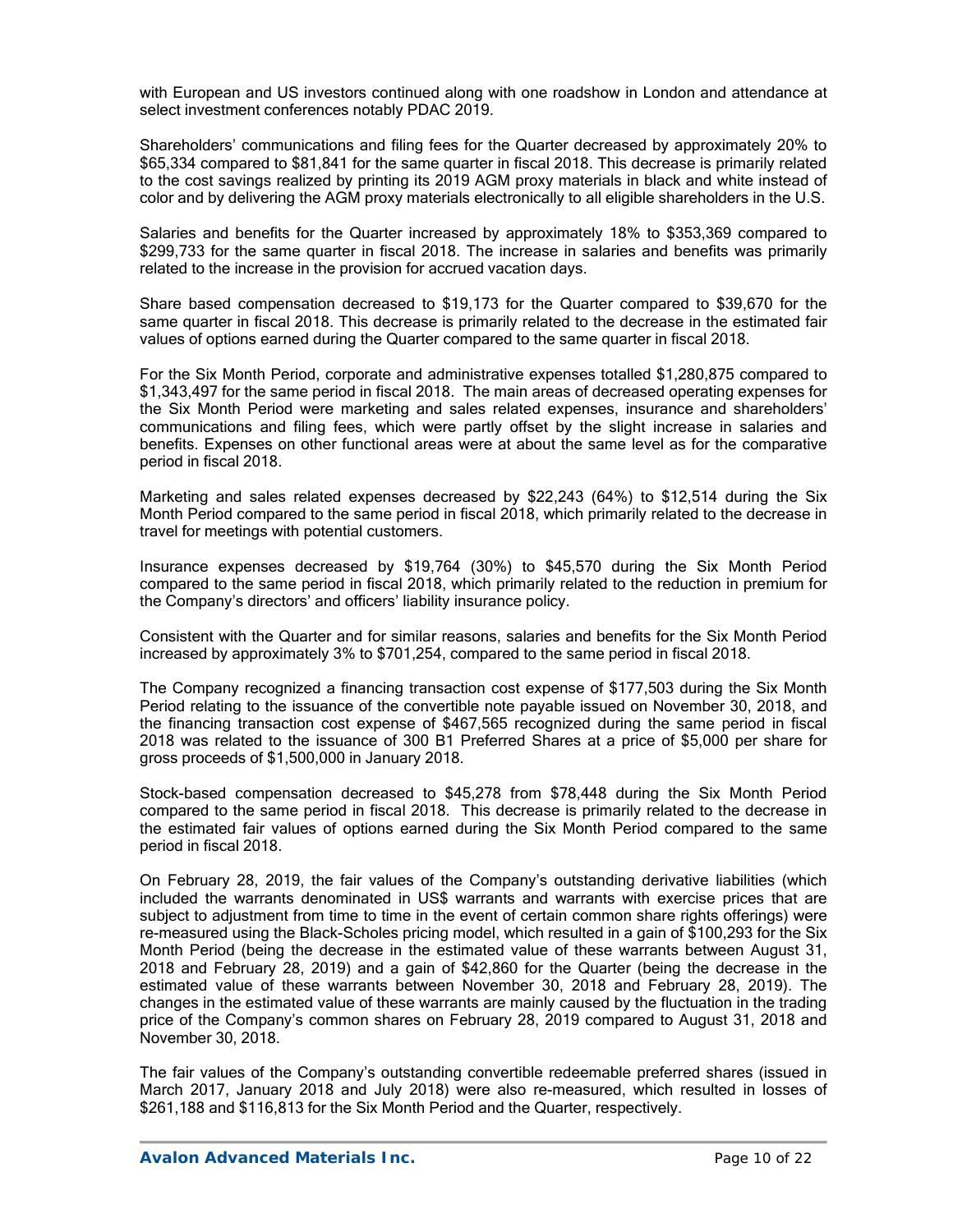# **Summary of Quarterly Results**

The following selected financial data is derived from the unaudited condensed consolidated interim financial statements of the Company.

| <b>Fiscal Year</b>                         |                | 2019           |         | 2018    | 2017           |                |         |               |
|--------------------------------------------|----------------|----------------|---------|---------|----------------|----------------|---------|---------------|
| <b>For the Quarters Ended</b>              | <b>Feb. 28</b> | <b>Nov. 30</b> | Aug. 31 | May 31  | <b>Feb. 28</b> | <b>Nov. 30</b> | Aug. 31 | <b>May 31</b> |
|                                            |                |                |         |         |                |                |         |               |
| Revenue (Interest)                         | 15,126         | 13.941         | 14.340  | 20.204  | 12.484         | 14.749         | 16.080  | 7,088         |
| Net Loss before discontinued<br>operations | 638.820        | 1.569.937      | 786.927 | 682.931 | 1.142.848      | 628.038        | 835.616 | 1.312.870     |
| Net Loss                                   | 638.820        | .569.937       | 786.927 | 682.931 | 1.142.848      | 628.038        | 835.616 | 1.312.870     |
| Net Loss, per share, basic<br>land diluted | 0.002          | 0.006          | 0.004   | 0.003   | 0.005          | 0.003          | 0.004   | 0.007         |

The fluctuation in quarterly net loss is primarily due to share-based compensation expenses recognized as stock options granted to directors, officers, employees and consultants of the Company are earned, the impairment losses recognized on resource properties, changes in the fair value of derivative liabilities and convertible redeemable preference shares, and expensed financing transaction costs. The costs of resource properties are written down at the time the properties are abandoned or considered to be impaired in value.

# **Liquidity and Capital Resources**

In management's view, given the nature of the Company's operations, which consists mainly of the exploration and development of mineral properties, the most relevant financial information relates primarily to current liquidity, solvency, and planned property expenditures. The Company's financial success will be dependent on the economic viability of its resource properties and the extent to which it can discover and develop new mineral deposits. Such development may take several years to complete and the amount of resulting income, if any, is difficult to determine. The sales value of any mineralization discovered by the Company is largely dependent on factors beyond the Company's control, including the market value of the metals and minerals to be produced.

The Company manages its capital structure and makes adjustments to it based on the funds available to the Company in light of changes in general economic conditions, the Company's short term working capital requirements, and its planned exploration and development program expenditure requirements.

As the Company is in the development stage, its principal source of capital is from the issuance of equity securities. In order to achieve its objectives, the Company expects to spend its existing working capital and raise additional funds as required.

As at February 28, 2019, the Company has current assets of \$763,102 and current liabilities of \$1,418,413. The holder of the Company's convertible redeemable preferred shares is entitled to demand repayment of the applicable redemption value per share in cash (which totalled \$2,161,250 as at February 28, 2019) upon the occurrence of certain Redemption Events. Excluding the deferred flow-through share premium of \$125,264, the Company's adjusted working capital deficit was \$530,047 (calculated by adding back the deferred flow-through share premium of \$125,264 to the working capital deficit of \$655,311). As the de-recognition of the balance of the deferred flowthrough share premium will not require the future outflow of resources by the Company, it is management's belief that the adjusted working capital figure provides useful information in assessing the Company's liquidity risk. As at August 31, 2018, the Company had adjusted working capital deficit of \$170,908 and cash and cash equivalents on hand of \$319,057.

The Company's monthly operating expenditures, excluding expenditures on resource property work programs, average \$290,000 during periods of moderate project activity. The Company's anticipated resource property expenditures for Fiscal 2019, assuming the requisite financing is in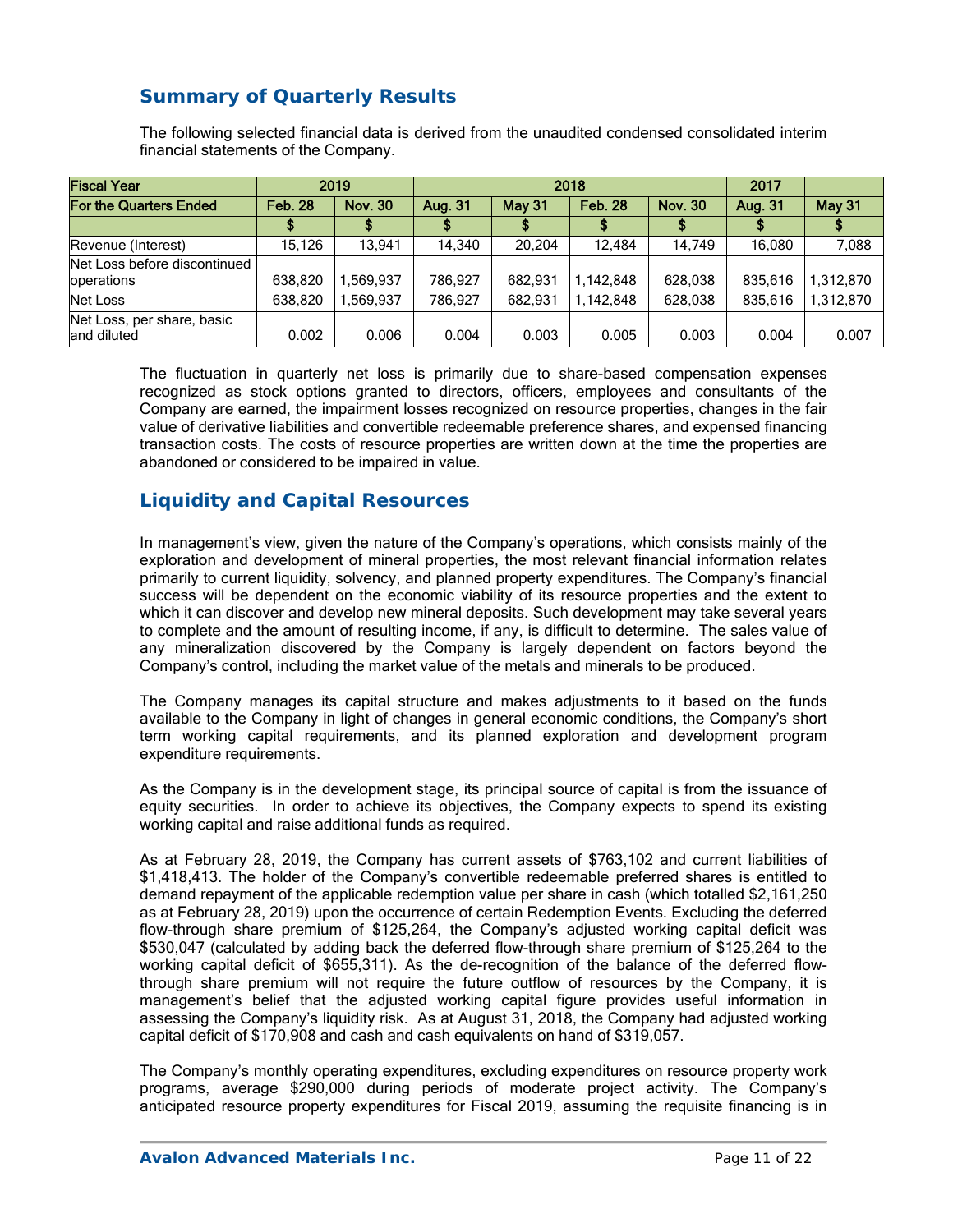place, are budgeted at approximately \$1,500,000 (excluding capitalized salaries and benefits), of which approximately \$329,000 had been incurred by February 28, 2019.

The Company will need to raise additional capital to meet its ongoing expenditure obligations or reduce its current overhead costs. Initiatives both to reduce overhead costs and to raise additional capital are in progress although there can be no assurances that the Company will be able to raise additional funds required for all planned expenditures. As a result, certain expenditures may have to be delayed until sufficient funding has been raised. Given the continuation of weak investor sentiment and capital market conditions in the junior resource sector, there exists uncertainty as to the Company's ability to raise sufficient additional funds on favourable terms. This condition indicates the existence of a material uncertainty that raises substantial doubt about the Company's ability to continue as a going concern. The Company's expenditures on other discretionary exploration and development activities have some scope for flexibility in terms of amount and timing, which can be adjusted accordingly.

The Company does not have any externally imposed capital requirements other than those certain Redemption Events contained in the preferred share terms. The Company continues to work on attracting more substantial project financing through the participation of one or more strategic partners, a long term construction debt financing facility, and/or through the equity markets. If the Company is not able to secure financing on satisfactory terms, expenditures on the development of its projects will need to be delayed.

All of the Company's resource properties are owned, leased or licenced with minimal holding costs. The most significant holding costs being annual lease rental fees on Nechalacho of \$24,841 and the annual expenditures related to the mining leases at Separation Rapids and Warren Township totalling \$3,327. As at February 28, 2019, the Company is required to incur additional Canadian Exploration Expenditures ("CEE") of \$584,564 by December 31, 2019. This amount represents the remaining balance of the required expenditures resulting from the private placements completed in December, 2018.

A joint venture with an industry partner or end-user may represent an attractive alternative for financing the further stages in the development of any of the Company's projects once the capital requirements become relatively large.

The Company has an operating lease for its premises. As at the date of this MDA, the minimum lease commitments under these leases are as follows:

| Fiscal year ended August 31, 2019 | \$ | 106,987 |
|-----------------------------------|----|---------|
| 2020                              | \$ | 335,841 |
| 2021                              | \$ | 350,721 |
| 2022                              | S  | 354,442 |
| 2023                              | S  | 361,882 |
| 2024 and thereafter               | S  | 487,469 |
|                                   |    |         |

## **Off Balance Sheet Arrangements**

As at February 28, 2019, the Company had no material off balance sheet arrangements such as guaranteed contracts, contingent interests in assets transferred to an entity, derivative instrument obligations or any instruments that could trigger financing, market or credit risk to the Company.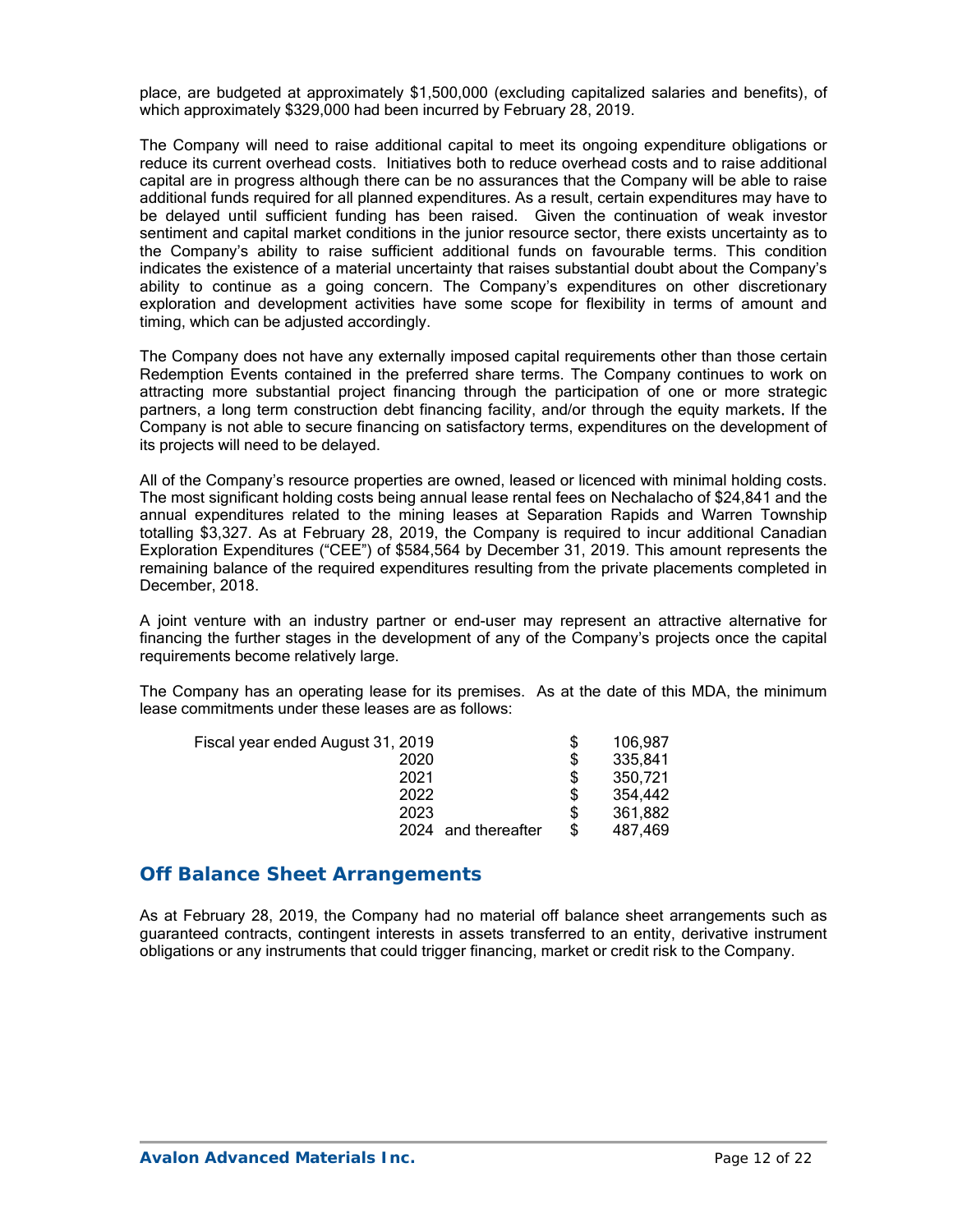# **Transactions with Related Parties**

Balances and transactions between the Company and its subsidiaries have been eliminated on consolidation and are not disclosed here. Details of the transactions between the Company and other related parties are disclosed below:

a) Trading transactions

 There has been no material trading transactions with related parties during each of the six month periods ended February 28, 2019 and 2018, other than the participation by certain related parties in certain equity offerings as listed below:

- (i) In November 2018, Mr. Donald Bubar, Director, President and CEO subscribed for 1,000,000 Units at \$0.07 per Unit; and
- (ii) the participation by certain related parties in the November 2017 private placement, whereby Donald Bubar, Mark Wiseman, Vice President Sustainability, Patricia Mohr, Director subscribed for 200,000, 55,000 and 50,000 flow-through shares at \$0.145 per share, respectively.
- b) Compensation of key management personnel

 The remuneration of directors and other members of the Company's senior management team during each of the three and six months ended February 28, 2019 and 2018 are as follows:

|                                                                                               | <b>Three Months Ended</b> |                      |  |                      | <b>Six Months Ended</b> |                      |  |                      |
|-----------------------------------------------------------------------------------------------|---------------------------|----------------------|--|----------------------|-------------------------|----------------------|--|----------------------|
|                                                                                               |                           | February 28,<br>2019 |  | February 28,<br>2018 |                         | February 28,<br>2019 |  | February 28,<br>2018 |
| Salaries, benefits and directors' fees <sup>(1)</sup> \$<br>Share based compensation $^{(2)}$ |                           | 376,042<br>40,010    |  | 382,066<br>32,606    |                         | 810,130<br>61.342    |  | 811,633<br>66,533    |
|                                                                                               |                           | 416,052              |  | 414.672              |                         | 871.472              |  | 878,166              |

 $(1)$  Salaries and benefits of key management personnel capitalized to exploration and evaluation assets and PPE for the quarter ended February 28, 2019 and for the Period totaled \$92,383 (2018 - \$142,600) and \$205,885 (2018 - \$268,133), respectively.

 $(2)$  Fair value of stock options earned and recognized as share based compensation during the respective reporting period.

# **Subsequent Events**

Subsequent to the end of the Period, the Company:

- a) granted an aggregate of 540,000 stock options with a weighted average exercise price of \$0.10 per share to certain employees, directors and consultants of the Company. The weighted average contract life of these options at issuance was 4.4 years;
- b) had 850,000 stock options with a weighted average exercise price of \$0.81 per share expire; and
- c) issued a total of 7,519,751 common shares pursuant to the conversion of 25 A1 Preferred Shares, 15 B1 Preferred Shares and 10 C1 Preferred Shares.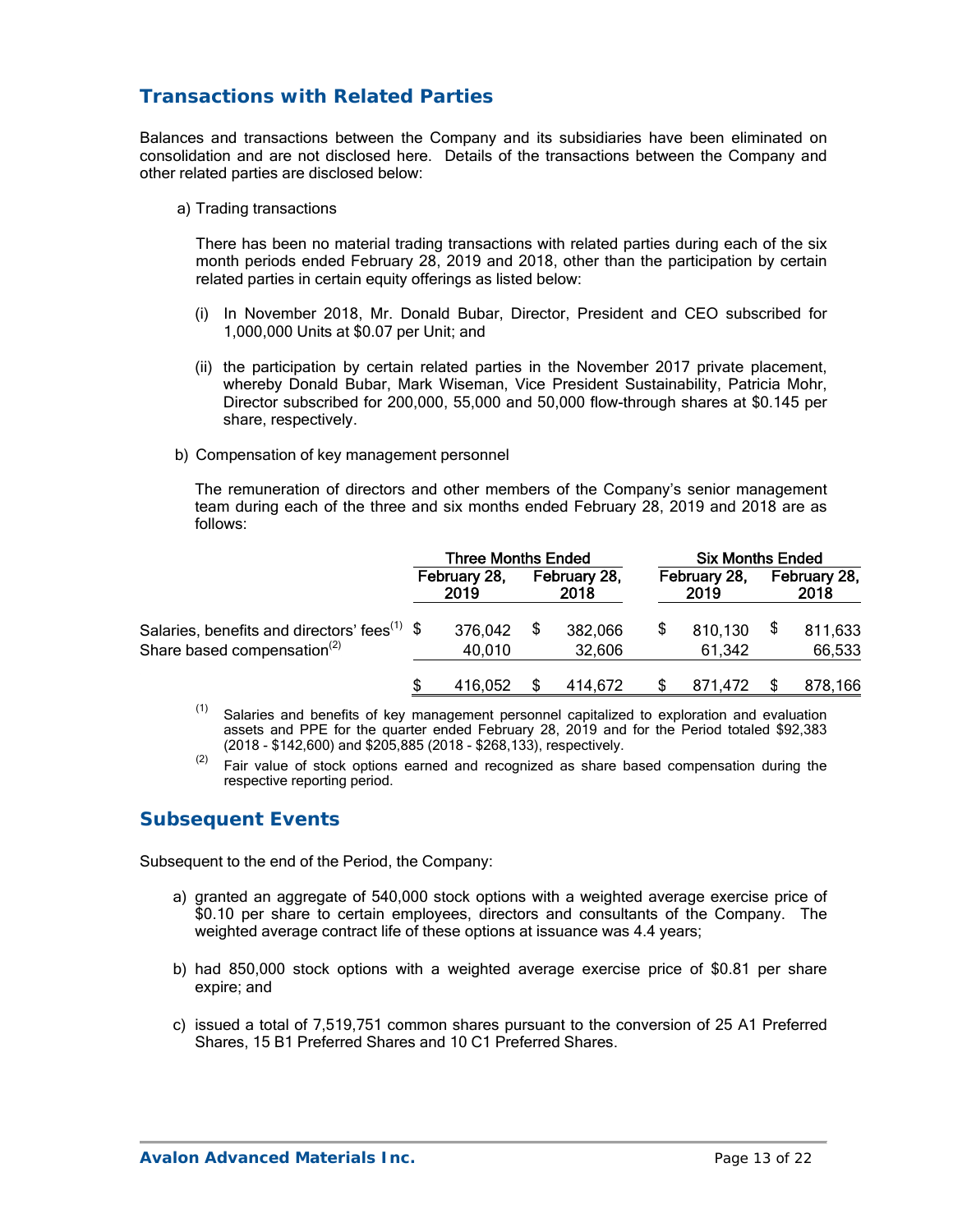# **Financial Instruments**

The Company's financial instruments consist of cash and cash equivalents, receivables, accounts payable and accrued liabilities, convertible note payable, convertible redeemable preferred shares, warrants denominated in foreign currency, and warrants with exercise prices that are subject to adjustment from time to time.

Management does not believe these financial instruments expose the Company to any significant interest, currency or credit risks arising from these financial instruments. The fair market values of cash and cash equivalents, receivables, and accounts payable and accrued liabilities approximate their carrying values.

The Company has 6,466,513 warrants outstanding as at February 28, 2019, with an original exercise price of US\$0.56 per share ("US\$ Warrants"). These warrants are subject to certain antidilution provisions, which may reduce the exercise price, with a floor of US\$0.5095 per share. The adjusted exercise price as calculated by the anti-dilution provisions as at February 28, 2019 and as at the date of this MDA is US\$0.5223. These warrants are exercisable until June 13, 2021. These warrants were recorded at fair value at the time of issuance, and are re-measured at fair value using the Black-Scholes pricing model at each financial statement reporting date, with the resulting change in fair value being recorded in the statement of comprehensive loss.

As the Company has the right to redeem all of the outstanding A1, B1 and C1 Preferred Shares at any time at a 5% premium to the redemption value, the total fair value of the 75 A1 Preferred Shares, 175 B1 Preferred Shares and the 110 C1 Preferred Shares as at February 28, 2019 is \$531,563, \$1,102,500 and \$635,250, respectively. The number of common shares to be issued would be 50,852,941 if all of the outstanding A1, B1 and C1 Preferred Shares had been converted into common shares based on the closing price of the Company's common shares on the TSX of \$0.05 on February 28, 2019.

As the Company has the option to buy back the convertible note at any time for the outstanding face value, as such the fair value of the convertible note as at February 28, 2019 is its face value of \$600,000.

Interest income from cash and cash equivalents are recorded in the statement of comprehensive loss.

# **Outstanding Share Data**

### *a) Common and Preferred Shares*

The Company is presently authorized to issue an unlimited number of common shares without par value. The Company is also authorized to issue up to 25,000,000 preferred shares without par value, of which 950 have been issued and 360 are outstanding as at February 28, 2019.

As at February 28, 2019, the Company had 278,306,591 common shares, 75 Series A1 Preferred Shares, 175 Series B1 Preferred Shares and 110 Series C1 Preferred Shares issued and outstanding. Subsequent to the end of the Quarter, and as described earlier under "Subsequent Events", 7,519,751 common shares were issued pursuant to the conversion of 25 Series A1 Preferred Shares, 15 Series B1 Preferred Shares and 10 Series C1 Preferred Shares. As at the date of this MDA, the Company has 285,826,342 common shares, 50 Series A1 Preferred Shares, 160 Series B1 Preferred Shares and 100 Series C1 Preferred Shares outstanding.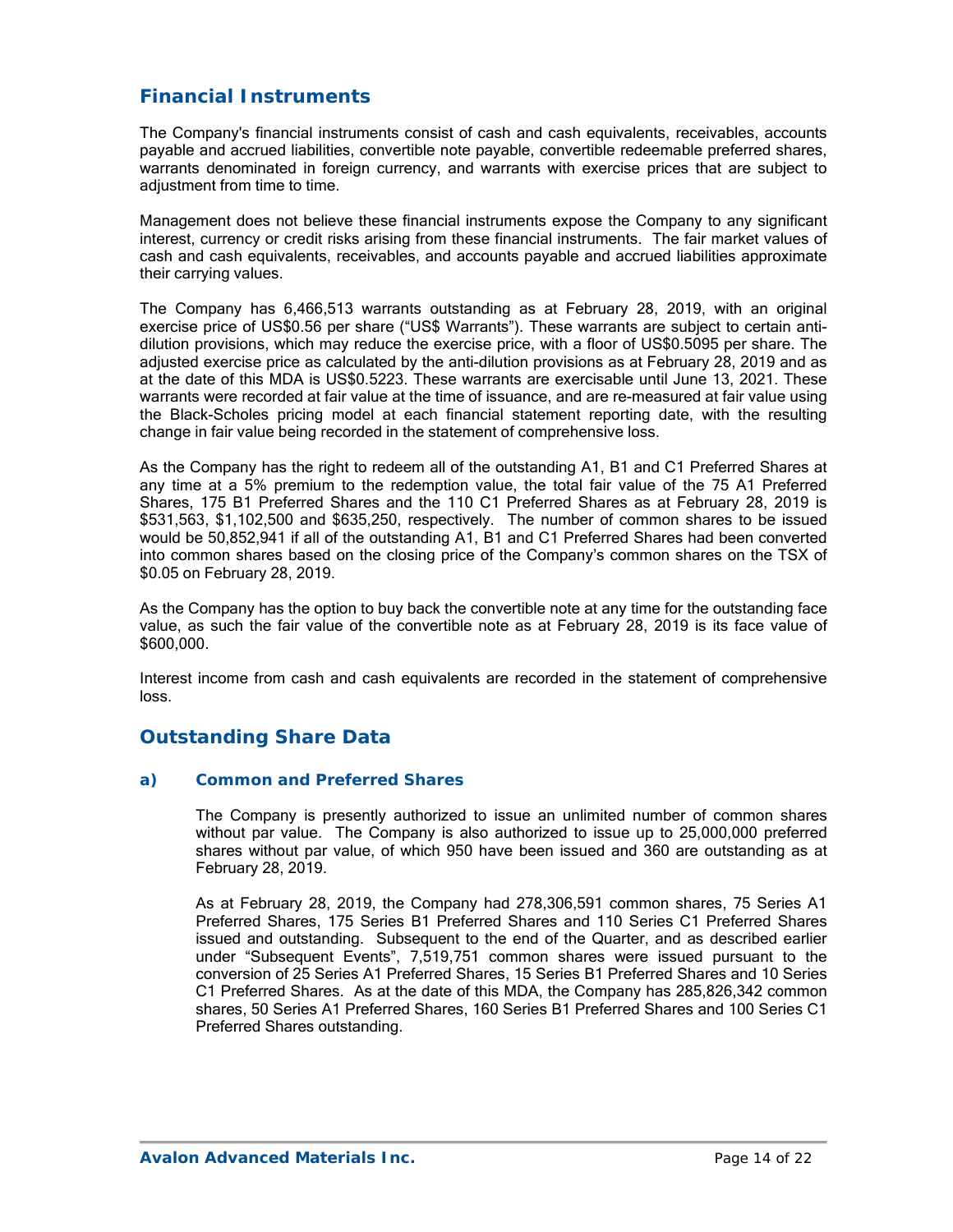### *b) Options*

As at February 28, 2019, the Company had an aggregate of 10,166,250 incentive stock options outstanding with a weighted average exercise price of \$0.25 (of which 7,202,500 were vested and 2,963,750 were unvested). Subsequent to the end of the Quarter, 540,000 options were granted and 850,000 options had expired (as described earlier under "Subsequent Events"). As at the date of this MDA, the Company has 9,856,250 incentive stock options with a weighted average exercise price of \$0.19 outstanding.

### *c) Warrants*

As at February 28, 2019 the Company has the following common share purchase warrants outstanding:

- i. 6,466,513 US\$ Warrants, with an original exercise price of US\$0.56 per share and are exercisable until June 13, 2021. These warrants are also subject to certain anti-dilution provisions, which may reduce the exercise price, with a floor of US\$0.5095 per share. The adjusted exercise price as calculated by the anti-dilution provisions as at February 28, 2019 and as at the date of this MDA is US\$0.5223;
- ii. 30,000 warrants, issued pursuant to the Accommodation Agreement, with an average exercise price of \$0.31 per share and will expire as follows: 10,000 warrants on July 31, 2019, 10,000 warrants on July 31, 2020 and 10,000 warrants on August 2, 2021;
- iii. 2,400,000 warrants with an exercise price of \$0.16 per share and exercisable until November 3, 2019;
- iv. 6,900,000 A1 Warrants with an exercise price of \$0.23 per common share which are exercisable until March 10, 2022;
- v. 6,250,000 B1 Warrants with an exercise price of \$0.15 per common share which are exercisable until January 15, 2023;
- vi. 1,400,000 warrants with an exercise price of \$0.12 per share expiring on June 29, 2020, or if the closing price of the common shares on the TSX is \$0.16 or higher for a period of twenty consecutive trading days after June 29, 2018, the Company may, by notice to the holder reduce the expiry date of the warrants to not less than 30 days from the date of such notice;
- vii. 2,750,000 warrants with an exercise price of \$0.12 per share expiring on July 11, 2020, or if the closing price of the common shares on the TSX is \$0.16 or higher for a period of twenty consecutive trading days after July 11, 2018, the Company may, by notice to the holder reduce the expiry date of the warrants to not less than 30 days from the date of such notice;
- viii. 3,750,000 C1 Warrants with an exercise price of \$0.125 per common share which are exercisable until June 29, 2023;
- ix. 2,400,000 warrants with an exercise price of \$0.12 per share expiring on November 1, 2020, or if the closing price of the common shares on the TSX is \$0.16 or higher for a period of twenty consecutive trading days after November 1, 2018, the Company may, by notice to the holder reduce the expiry date of the warrants to not less than 30 days from the date of such notice;
- x. 287,500 warrants with an exercise price of \$0.12 per share expiring on November 23, 2020, or if the closing price of the common shares on the TSX is \$0.16 or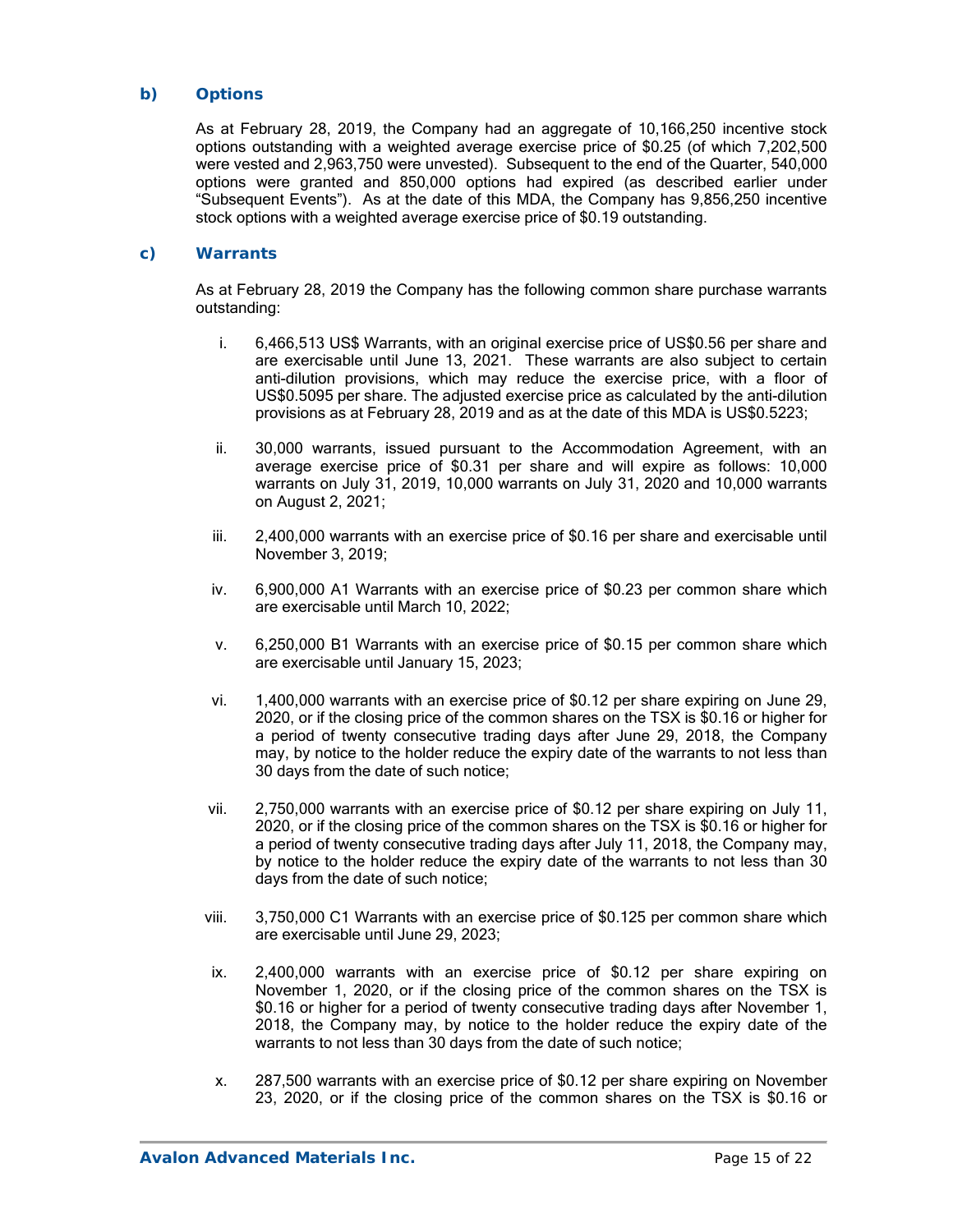higher for a period of twenty consecutive trading days after November 23, 2018, the Company may, by notice to the holder reduce the expiry date of the warrants to not less than 30 days from the date of such notice; and

xi. 4,575,000 warrants with an exercise price of \$0.07 per share expiring on November 30, 2021.

The Company is also committed to issue 20,000 warrants to the NWTMN in two equal installments of 10,000 warrants upon the Nechalacho Project meeting certain milestones. These warrants will have a contractual term of five years and will have an exercise price based on the then current market price of the Company's common shares at the date of issue of the warrants.

### *d) Brokers' Compensation Warrants*

As at February 28, 2019, the Company had the following compensation warrants outstanding:

- i. 204,000 compensation warrants with an exercise price of \$0.15 per common share, which are exercisable until June 12, 2019;
- ii. 186,000 compensation warrants with an exercise price of \$0.145 per common share, which are exercisable until August 16, 2019;
- iii. 288,000 compensation warrants with an exercise price of \$0.15 per common share, which are exercisable until November 3, 2019; and
- iv. 132,000 compensation warrants with an exercise price of \$0.15 per common share, which are exercisable until December 22, 2019.

## **Disclosure Controls and Procedures**

Disclosure controls and procedures are designed to provide reasonable assurance that material information is gathered and reported to senior management, including the Chief Executive Officer ("CEO") and Chief Financial Officer ("CFO"), as appropriate, to permit timely decisions regarding public disclosure.

Management, including the CEO and CFO, has designed or caused to be designed under their supervision, disclosure controls to provide reasonable assurance that the information required to be disclosed in annual filings, interim filings, or other reports filed or submitted under Canadian securities legislation, or reports filed or submitted under the U.S. Securities Exchange Act of 1934 is recorded, processed, summarized and reported within the time period specified in those rules.

## **Internal Control over Financial Reporting**

The CEO and CFO are also responsible for the design of the Company's internal controls over financial reporting ("ICFR") to provide reasonable assurance regarding the reliability of financial reporting and the preparation of financial statements for external purposes in accordance with IFRS. Because of its inherent limitation, internal control over financial reporting may not prevent or detect misstatements.

There have been no changes to the Company's design of internal controls over financial reporting that occurred during the Quarter that materially affected, or are reasonably likely to affect, the Company's ICFR.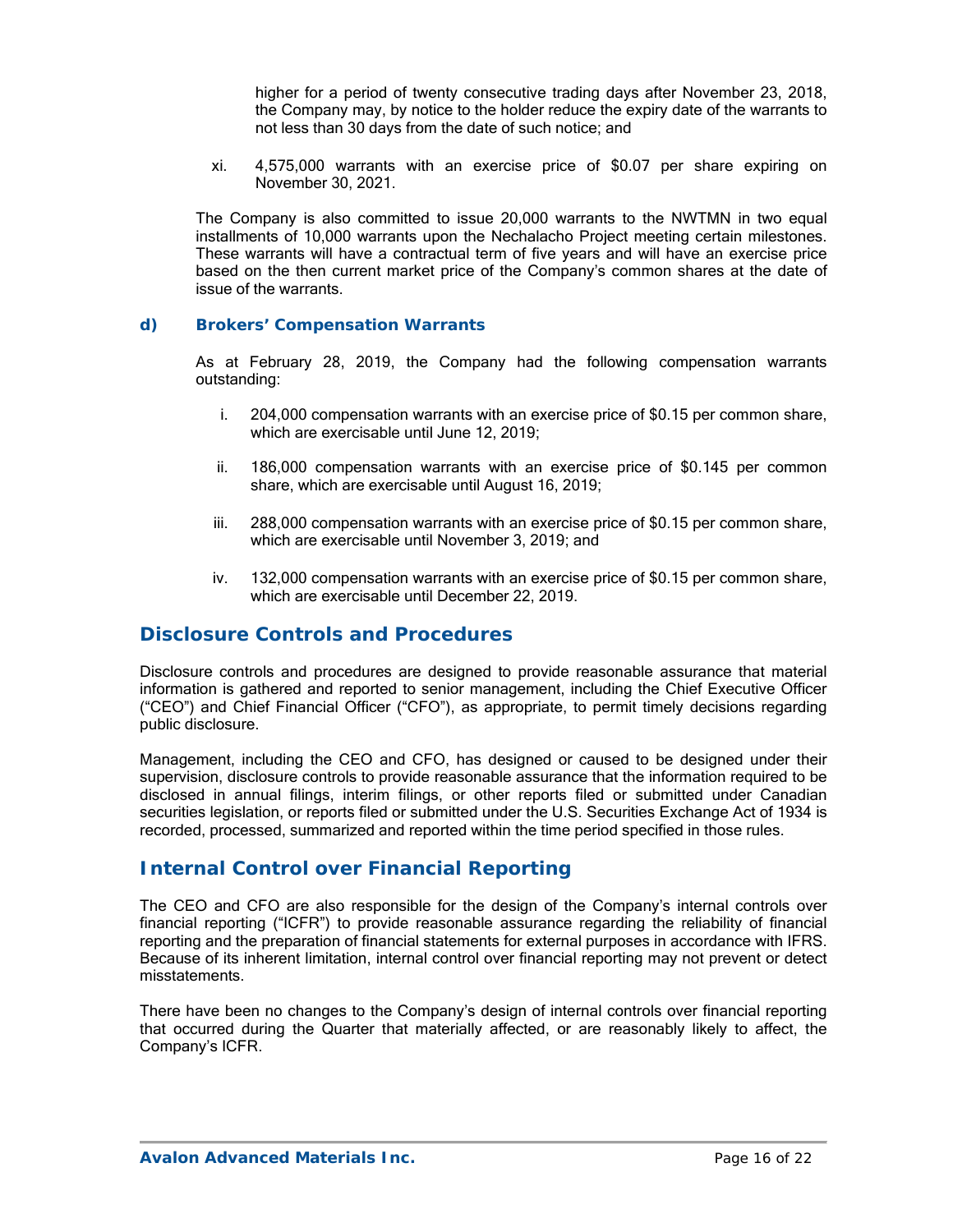# **Critical Accounting Judgments and Estimation Uncertainties**

The preparation of the consolidated financial statements in conformity with IFRS requires that the Company's management make critical judgments, estimates and assumptions about future events that affect the amounts reported in the consolidated financial statements and the related notes thereto. Actual results may differ from those estimates. Estimates and assumptions are reviewed on an on-going basis based on historical experience and other factors that are considered to be relevant under the circumstances. Revisions to estimates are accounted for prospectively.

The Company has identified the following significant areas where critical accounting judgments, estimates and assumptions are made and where actual results may differ from these estimates under different assumptions and conditions and may materially affect financial results or the financial position reported in future periods.

Further details of the nature of these assumptions and conditions may be found in the relevant notes to the consolidated financial statements.

### *Key Sources of Estimation Uncertainty*

Information about assumptions and estimation uncertainties that have a significant risk of resulting in a material adjustment are included in the following notes:

#### Recoverability of Exploration and Evaluation Assets, Development Assets and Property, Plant and **Equipment**

The Company assesses its long-lived assets, specifically all exploration and evaluation assets, development assets and PPE at each reporting date to determine whether any indication of impairment exists. Where an indicator of impairment exists, a formal estimate of the recoverable amount is made, which is the higher of the fair value less costs of disposal and value in use. These assessments require the use of estimates and assumptions such as long-term commodity prices, discount rates, foreign exchange rates, future capital requirements, exploration potential and operating performance.

### Determination of Reserve and Resource Estimates

Mineral reserves and resources are estimates of the amount of ore that can be economically and legally extracted from the Company's exploration and development properties. The estimation of recoverable reserves is based upon factors such as estimates of commodity prices, production costs, production techniques, future capital requirements and foreign exchange rates, along with geological assumptions and judgments made in estimating the size and grade of the ore body. Changes in the reserve or resource estimates may impact the carrying value of exploration and evaluation assets, development assets, PPE, site closure and reclamation provision and amortization expense.

#### Fair Value of Share Based Payments and Warrants

The Company follows IFRS 2, Share-based Payment, in determining the fair value of share based payments. This calculated amount is not based on historical cost, but is derived based on assumptions (such as the expected volatility of the price of the underlying security, expected hold period before exercise, dividend yield and the risk-free rate of return) input into a pricing model. The model requires that management make forecasts as to future events, including estimates of: the average future hold period of issued stock options and compensation warrants before exercise, expiry or cancellation; future volatility of the Company's share price in the expected hold period; dividend yield; and the appropriate risk-free rate of interest. The resulting value calculated is not necessarily the value that the holder of the option or warrant could receive in an arm's length transaction, given that there is no market for the options or compensation warrants and they are not transferable. Similar calculations are made in estimating the fair value of the warrant component of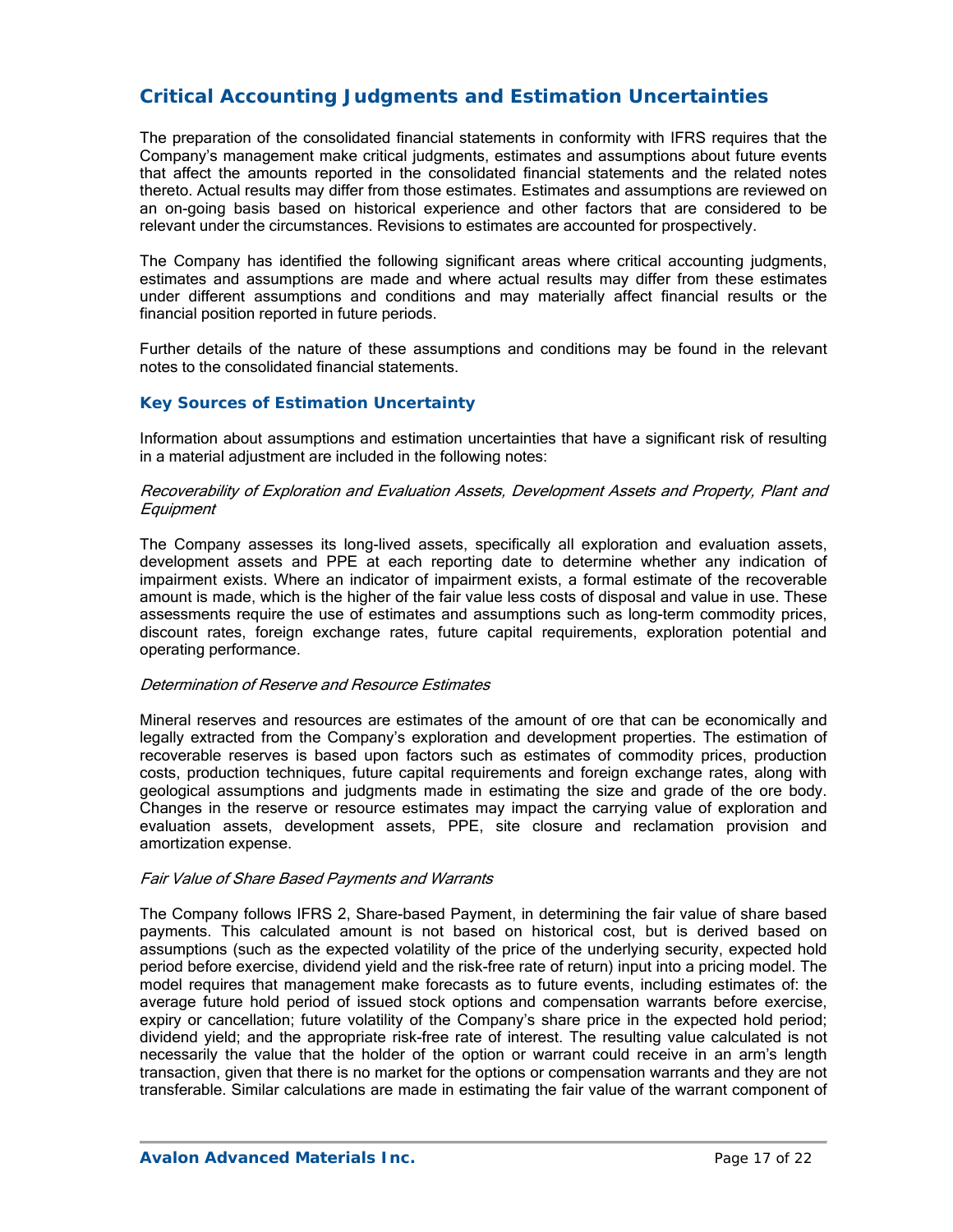an equity unit. The assumptions used in these calculations are inherently uncertain. Changes in these assumptions could materially affect the related fair value estimates.

### Site Closure and Reclamation Provision

The Company's accounting policy for the recognition of a site closure and reclamation obligation requires significant estimates and assumptions such as: requirements of the relevant legal and regulatory framework, the magnitude of possible disturbance and the timing thereof, extent and costs of required closure and rehabilitation activity, and discount rate. These uncertainties may result in future actual expenditures differing from the amounts currently provided.

Site closure and reclamation provision recognized is periodically reviewed and updated based on the facts and circumstances available at the time.

### Property, Plant and Equipment - Estimated Useful Lives

Management estimates the useful lives of PPE based on the period during which the assets are expected to be available for use. The amounts and timing of recorded expenses for depreciation of PPE for any period are affected by these estimated useful lives. The estimates are reviewed at least annually and are updated if expectations change as a result of physical wear and tear, technical or commercial obsolescence and legal or other limits to use. It is possible that changes in these factors may cause significant changes in the estimated useful lives of the Company's PPE in the future.

### *Critical Judgments*

Information about critical judgments in applying accounting policies that have most significant effect on the consolidated financial statements are as follows:

### Capitalization of Exploration and Evaluation Costs

Exploration and evaluation costs incurred during the year are recorded at cost. Capitalized costs include costs directly attributable to exploration and evaluation activities, including salaries and benefits of employees who are directly engaged in the exploration and evaluation activities. Administrative and other overhead costs are expensed. Exploration and evaluation costs incurred that have been determined to have future economic benefits and can be economically recoverable are capitalized. In making this judgment, management assesses various sources of information including but not limited to the geologic and metallurgic information, history of conversion of mineral deposits to proven and probable mineral reserves, scoping and feasibility studies, proximity of operating facilities, operating management expertise and existing permits.

# **Changes in Accounting Policies Including Initial Adoption**

The Company adopted the following new accounting standards during the Six Month Period:

### *a) IFRS 9, Financial Instruments*

On September 1, 2018, the Company adopted IFRS 9, "Financial Instruments" ("IFRS 9") which replaces IAS 39, "Financial Instruments: Recognition and Measurement" ("IAS 39"). The retrospective adoption of IFRS 9 had no material impact to the Company's condensed consolidated interim financial statements.

IFRS 9 contains three principal classification categories for financial assets: measured at amortized cost; fair value through other comprehensive income ("FVTOCI"); or fair value through profit or loss ("FVTPL"). The classification of financial assets under IFRS 9 is generally based on the business model in which a financial asset is managed and its contractual cash flow characteristics. IFRS 9 eliminates the previous IAS 39 categories of held to maturity, loans and receivables and available for sale. IFRS 9 largely retains the existing requirements in IAS 39 for the classification and measurement of financial liabilities.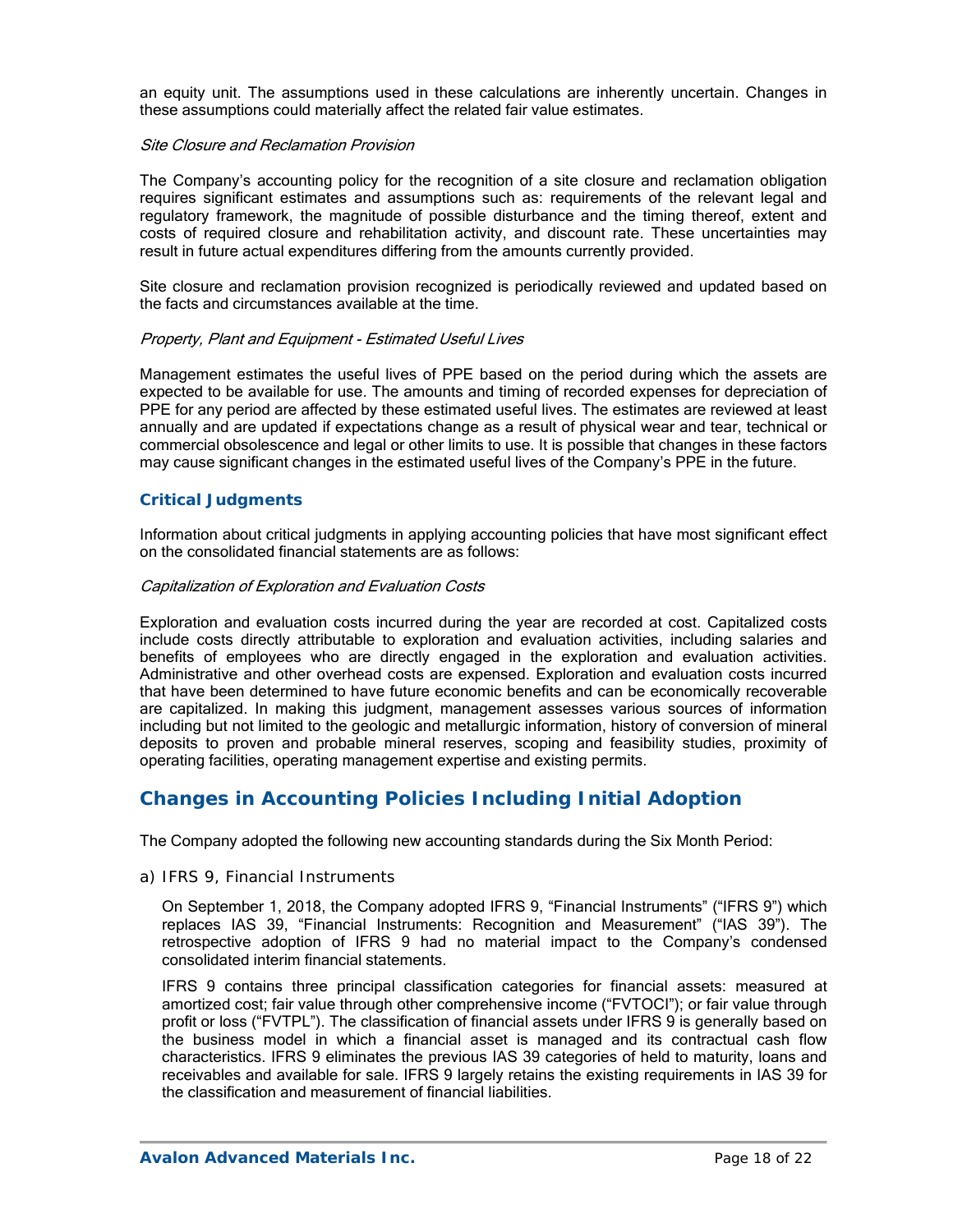The following table shows the original measurement categories under IAS 39 and the new measurement categories under IFRS 9 for each class of the Company's financial assets and financial liabilities:

|                                                                                                                                                                                                   | <b>Measurement Category</b>                                                                                                                                                                                                          |                                                                                                                      |  |  |  |  |  |
|---------------------------------------------------------------------------------------------------------------------------------------------------------------------------------------------------|--------------------------------------------------------------------------------------------------------------------------------------------------------------------------------------------------------------------------------------|----------------------------------------------------------------------------------------------------------------------|--|--|--|--|--|
| <b>Financial Instrument</b>                                                                                                                                                                       | <b>IAS 39</b>                                                                                                                                                                                                                        | <b>IFRS 9</b>                                                                                                        |  |  |  |  |  |
| Cash and cash equivalents<br>Other receivables<br>Accounts payable<br><b>Accrued liabilities</b><br>Convertible note payable<br>Convertible redeemable preferred shares<br>Derivative liabilities | Loans and receivables at amortized cost<br>Loans and receivables at amortized cost<br>Other financial liabilities at amortized cost<br>Other financial liabilities at amortized cost<br><b>FVTPL</b><br><b>FVTPL</b><br><b>FVTPL</b> | Amortized cost<br>Amortized cost<br>Amortized cost<br>Amortized cost<br><b>FVTPL</b><br><b>FVTPL</b><br><b>FVTPL</b> |  |  |  |  |  |

There were no adjustments to the carrying amounts of the Company's financial instruments on the date of transition as a result of the transition from IAS 39 to IFRS 9.

*b) IFRS 15, Revenue from Contracts and Customers* 

On September 1, 2018, the Company adopted IFRS 15, Revenue from Contracts and Customers ("IFRS 15"). IFRS 15 sets out the requirements for recognizing revenue that apply to all contracts with customers, except for contracts that are within the scope of the standards on leases, insurance contracts and financial instruments. IFRS 15 uses a control based approach to recognize revenue and establishes principles to address the nature, amount, timing and uncertainty of revenue and cash flows arising from an entity's contracts with customers. The Company currently does not have any operating revenue and therefore, the adoption of this new standard does not have any impact on the Company's consolidated financial statements.

## **Recent Accounting Pronouncements**

The following pronouncement is issued but not yet effective:

### *IFRS 16, Leases*

IFRS 16, Leases ("IFRS 16") was issued by the IASB in January 2016, and will replace IAS 17 Leases. IFRS 16 specifies the methodology to recognize, measure, present and disclose leases. The standard provides a single lessee accounting model, requiring lessees to recognize assets and liabilities for all leases except for short-term leases and leases with low value assets. IFRS 16 substantially carries forward the lessor accounting requirements in IAS 17. IFRS 16 is effective for annual periods beginning on or after January 1, 2019, with early adoption permitted if IFRS 15 has also been adopted. A lessee will apply IFRS 16 to its leases either retrospectively to each prior reporting period presented; or retrospectively with the cumulative effect of initially applying IFRS 16 being recognized at the date of initial application. The Company is currently evaluating the impact of IFRS 16 on its consolidated financial statements.

## **Forward-Looking Statements, Risk Factors and Qualified Persons**

Certain of the statements that are not historical facts contained in this MDA are forward-looking statements that involve risks and uncertainties that could cause actual events or results to differ materially from estimated or anticipated events or results reflected in the forward-looking statements. Such forward-looking statements reflect the Company's current views with respect to future events and include, among other things, statements regarding targets, estimates and/or assumptions in respect of reserves and/or resources, and are based on estimates and/or assumptions related to future economic, market and other conditions that, while considered reasonable by management, are inherently subject to risks and uncertainties, including significant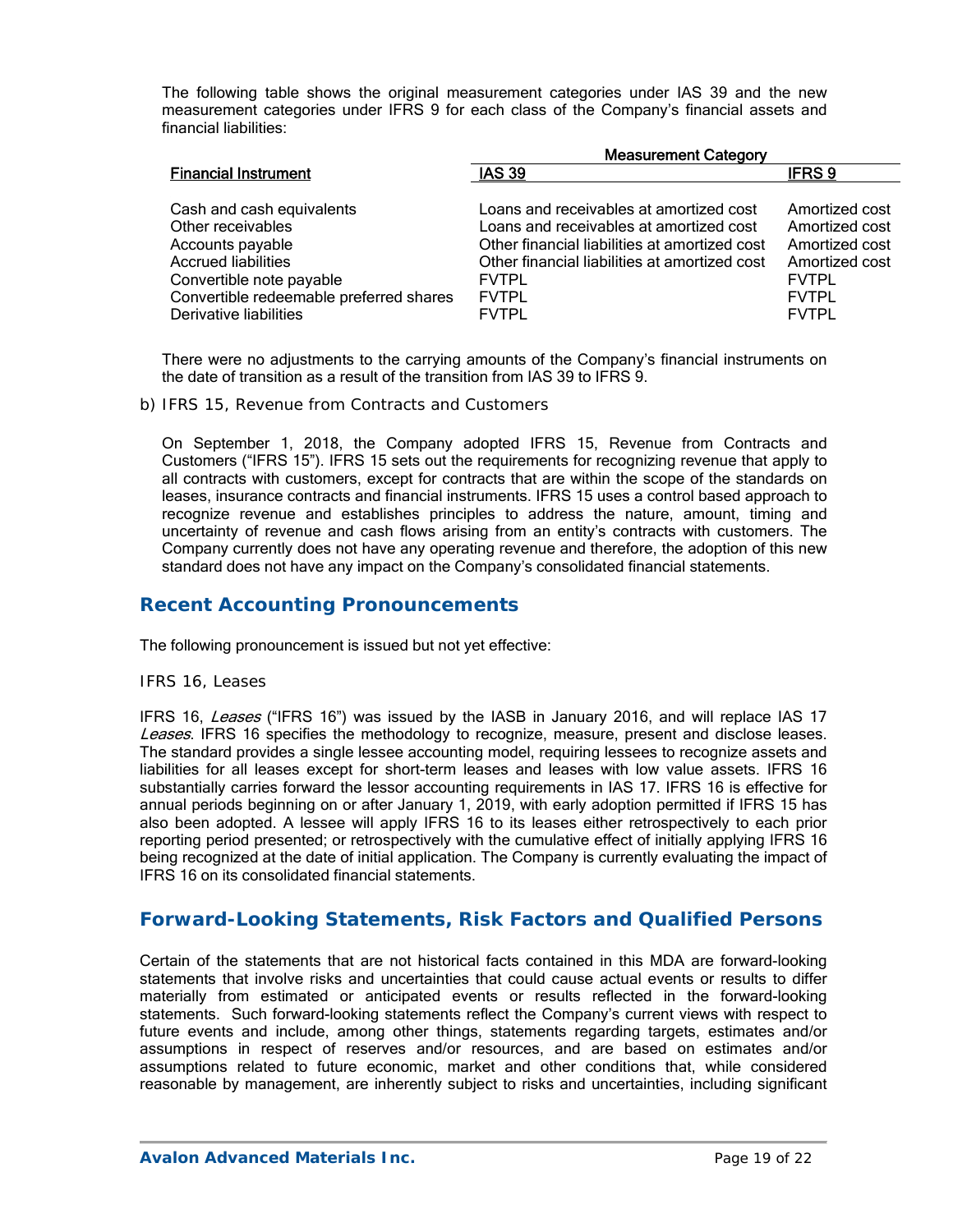business, economic, competitive, political and social uncertainties and contingencies. These estimates and/or assumptions include, but are not limited to:

- grade of ore;
- mineral product and commodity prices;
- metallurgical recoveries;
- operating costs;
- achievement of current timetables for development;
- strength of the global economy:
- availability of additional capital; and
- availability of supplies, equipment and labour.

Factors that could cause the Company's actual results, performance, achievements, developments or events to differ materially from those expressed or implied by forward-looking statements include, among others, the factors described or referred to under "Description of the Business - Risk Factors" in the Company's Annual Information Form for the year ended August 31, 2018, and:

- risks related to the Company's history of losses, lack of operating history, ability to generate material revenues and continue as a going concern;
- risks related to establishing new mining operations in the event that the Company elects to proceed with the development of one of its mineral projects;
- risks related to the Company's need for additional financing;
- risks related to any joint venture or strategic alliances that may be entered into by the Company;
- risks related to the progression of the Separation Rapids Lithium Project to a positive feasibility stage;
- risks related to securing product off-take agreements on a timely basis;
- risks related to the unique ore type at the Nechalacho Rare Earth Elements Project ("Nechalacho" or the "Nechalacho Project") and the Separation Rapids Lithium Project for which known metallurgical processes have not previously been applied;
- uncertainty related to title to the Company's properties as well as the risk of delays in obtaining licenses and permits as a result of local opposition, including uncertainty related to any challenges in connection with Indigenous land title claims and Indigenous rights
- risks related to the possible existence of rights and interests of Indigenous groups, which may limit the Company's ability to develop its properties;
- risks related to the need to acquire properties for the hydrometallurgical plant and potentially a rare earth refinery for the Nechalacho Project;
- risks that actual capital costs, production schedules and economic returns for the Nechalacho Project may differ significantly from those anticipated by the Company;
- risks related to the demand for technology metals and minerals and fluctuations in their pricing;
- risks related to the demand for lithium and fluctuations in its pricing;
- risks related to competition and the actions of competitors;
- risks related to costs or delays in the commercialization of rare earth products;
- uncertainties related to the fact that the Company's mineral resources and mineral reserves are only estimates;
- risks related to the Company's ability to secure the required mineral tenure licenses at the East Kemptville Tin-Indium Project ("East Kemptville Project") which could adversely affect the Company's ability to conduct further studies and exploration activities;
- risks related to obtaining, maintaining and renewing licenses and permits, and the material costs, liabilities and obligations in connection therewith;
- risks that the Company will be subject to material costs, liabilities and obligations in connection with environmental laws, regulations and approvals and that approvals will not be available;
- uncertainties involving uninsured risks;
- risks related to possible shortages of supplies, equipment and labour;
- risks related to the Company's ability to attract and retain qualified management and technical personnel;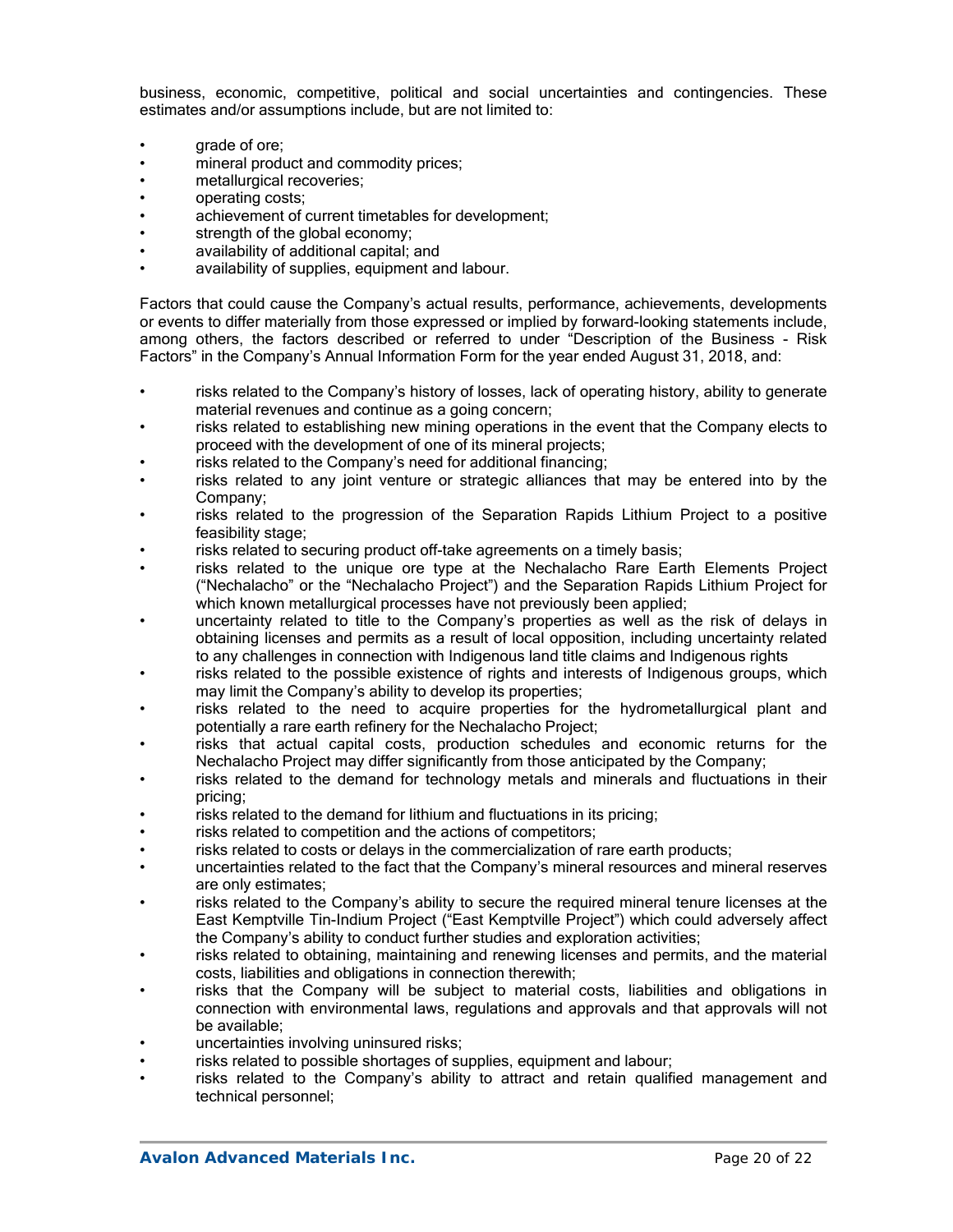- uncertainty whether the Company will acquire commercially mineable ore deposits or whether the current mineral deposits identified by the Company can be developed as commercially viable ore bodies;
- risks inherent to the competitive nature of the mineral industry;
- risks related to the extensive federal, state, provincial, territorial and local laws and regulations to which the Company's activities are subject;
- risks related to the availability and reliability of adequate infrastructure;
- risks and hazards inherent to the mining industry;
- risks related to any changes in critical accounting estimates that adversely affect the Company's financial results;
- risks related to potential conflicts of interest of the Company's directors and officers who may have involvement with other resource companies;
- risks due to being a "passive foreign investment company" for U.S. purposes;
- risks related to fluctuations of currency exchange rates;
- risks related to share price volatility;
- risks related to dilution of existing shareholders;
- risks related to not paying cash dividends;
- risks related to being a non-US corporation; and
- risks related to there being no market for the Company's warrants.

Most of the foregoing factors are beyond the Company's ability to control or predict. Although the Company has attempted to identify important factors that could cause actual results, performance, achievements, developments or events to differ materially from those described in forward-looking statements, there may be other factors that cause actual results, performance, achievements, developments or events not to be as anticipated, estimated or intended. There can be no assurance that the estimates and/or assumptions upon which these forward-looking statements are based will occur.

Readers can identify many of these statements by looking for words such as "believe", "expects", "will", "intends", "projects", "anticipates", "estimates", "continues" or similar words or the negative thereof. There can be no assurance that the plans, intentions or expectations upon which these forward-looking statements are based will occur.

The forward-looking statements contained herein are made as of the date of this MDA and are expressly qualified in their entirety by this cautionary statement. Readers should not place undue reliance on the forward-looking statements, which reflect management's plans, estimates, projections and views only as of the date hereof. The Company undertakes no obligation to publicly revise these forward-looking statements to reflect subsequent events or circumstances, except as required by applicable law.

The technical information included in this MDA, unless otherwise stated, has been reviewed and approved by Donald S. Bubar, P. Geo., President and Chief Executive Officer of the Company and Dr. William Mercer, P. Geo., Vice-President, Exploration of the Company. Mr. Bubar and Dr. Mercer are both Qualified Persons under National Instrument 43-101 ("NI 43-101").

# **Notice Regarding Presentation of our Mineral Reserve and Resource Estimates**

This MDA has been prepared in accordance with the requirements of Canadian securities laws, which differ from the requirements of United States securities laws. Unless otherwise indicated, all reserve and resource estimates included in this MDA have been prepared in accordance with NI 43- 101. NI 43-101 is a rule developed by the Canadian Securities Administrators which establishes standards for all public disclosure an issuer makes of scientific and technical information concerning mineral projects.

Canadian standards, including NI 43-101, differ significantly from the requirements of the United States Securities and Exchange Commission (the "SEC"), and reserve and resource information contained in this MDA may not be comparable to similar information disclosed by United States